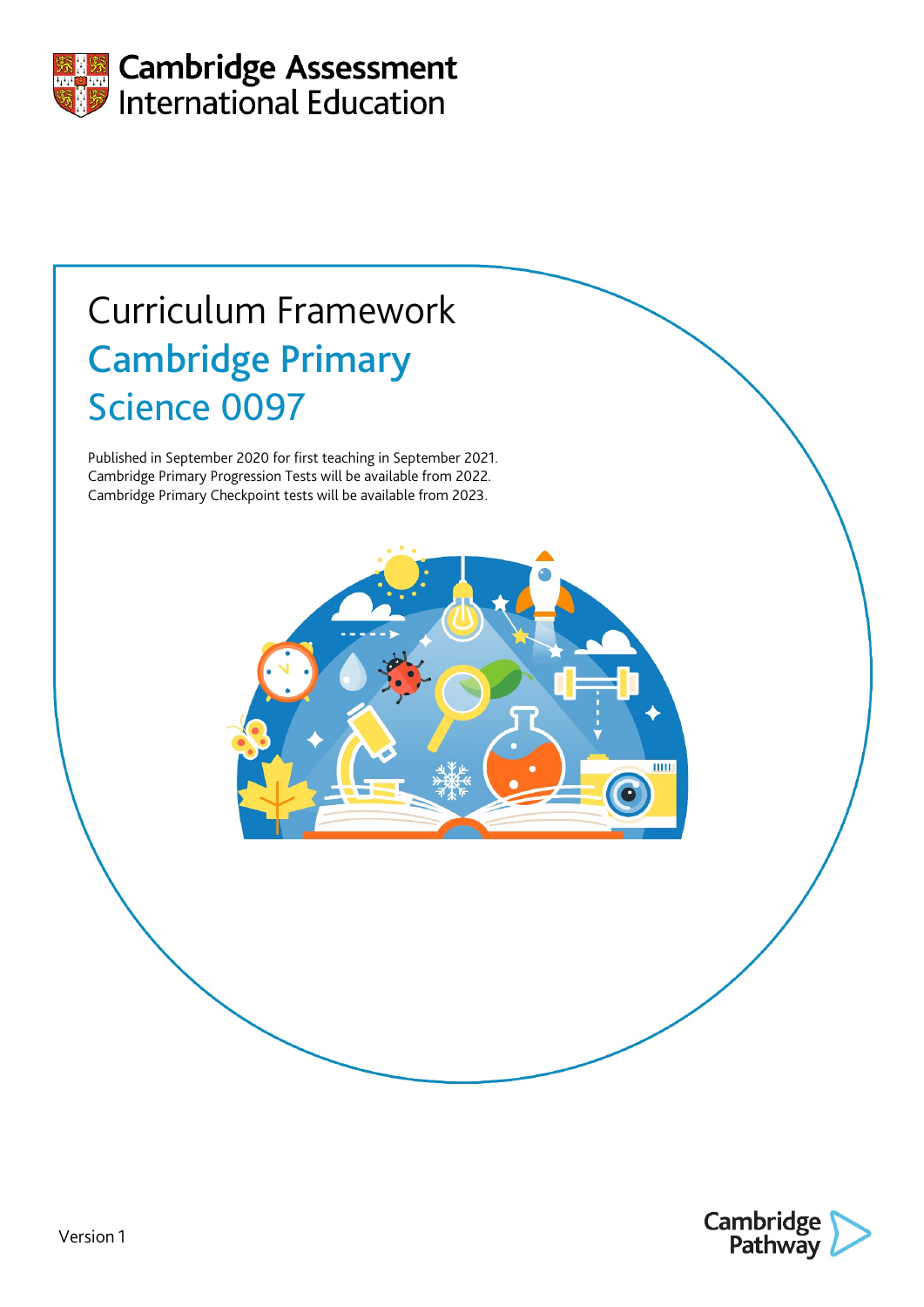# **Why choose Cambridge International?**

Cambridge Assessment International Education prepares school students for life, helping them develop an informed curiosity and a lasting passion for learning. We are part of the University of Cambridge.

Our international qualifications are recognised by the world's best universities and employers, giving students a wide range of options in their education and career. As a not-for-profit organisation, we devote our resources to delivering high-quality educational programmes that can unlock students' potential.

Our programmes and qualifications set the global standard for international education. They are created by subject experts, rooted in academic rigour and reflect the latest educational research. They provide a strong platform for students to progress from one stage to the next, and are well supported by teaching and learning resources.

Our mission is to provide educational benefit through provision of international programmes and qualifications for school education and to be the world leader in this field. Together with schools, we develop Cambridge students who are confident, responsible, reflective, innovative and engaged – equipped for success in the modern world.

Every year, nearly a million Cambridge students from 10 000 schools in 160 countries prepare for their futurewith an international education from Cambridge International.



#### **Quality management**

Our systems for managing the provision of international qualifications and education programmes for students aged 5 to 19 are certified as meeting the internationally recognised standard for quality management, ISO 9001:2008. Learn more at [www.cambridgeinternational.org/ISO9001](http://www.cambridgeinternational.org/ISO9001)

#### Copyright © UCLES September 2020

Cambridge Assessment International Education is part of the Cambridge Assessment Group. Cambridge Assessment is the brand name of the University of Cambridge Local Examinations Syndicate (UCLES), which itself is a department of the University of Cambridge. UCLES retains the copyright on all its publications. Registered centres are permitted to copy material from this booklet for their own internal use. However, we cannot give permission to centres to photocopy any material that is acknowledged to a third party even for internal use within a centre.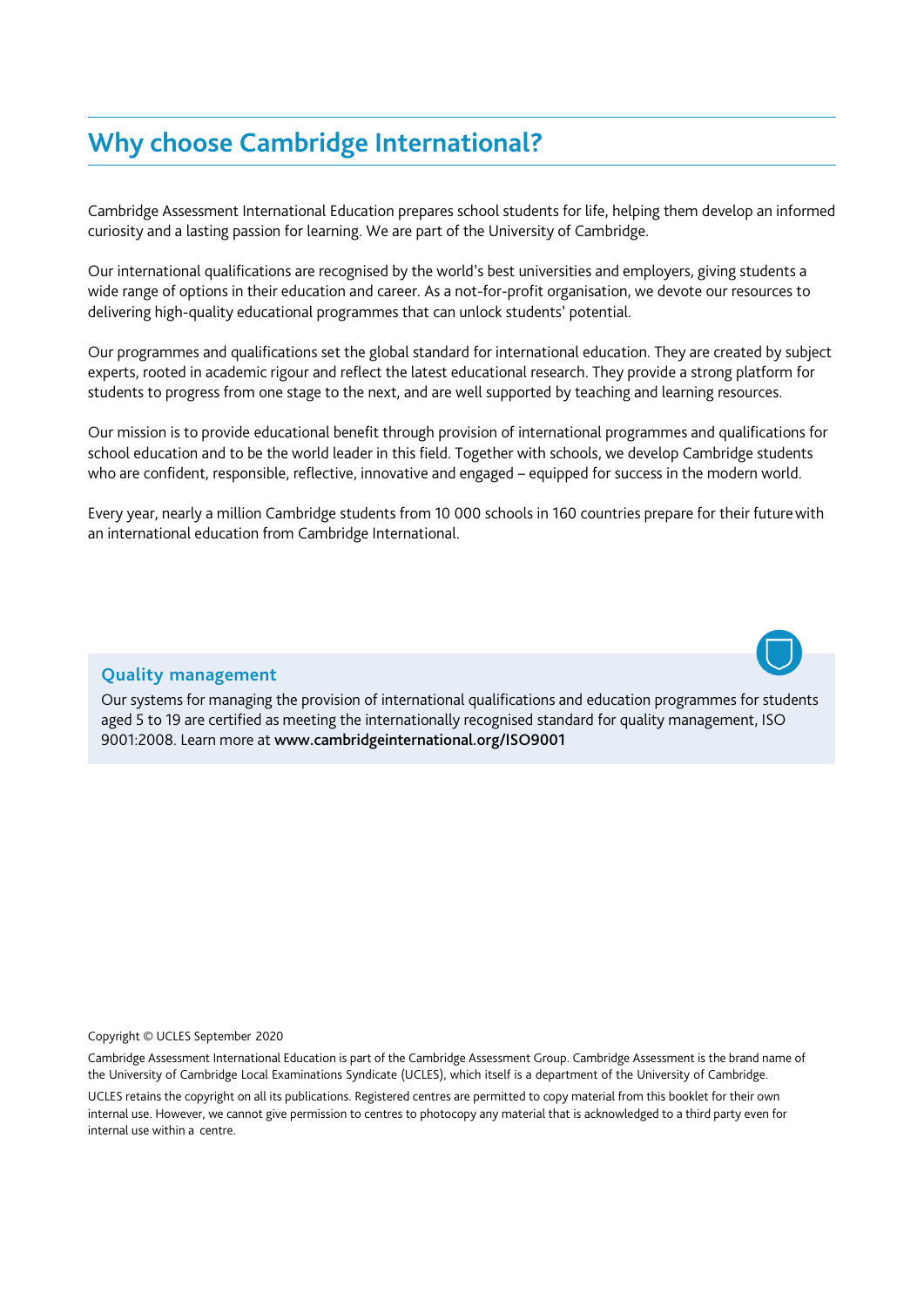# <span id="page-2-0"></span>**Contents**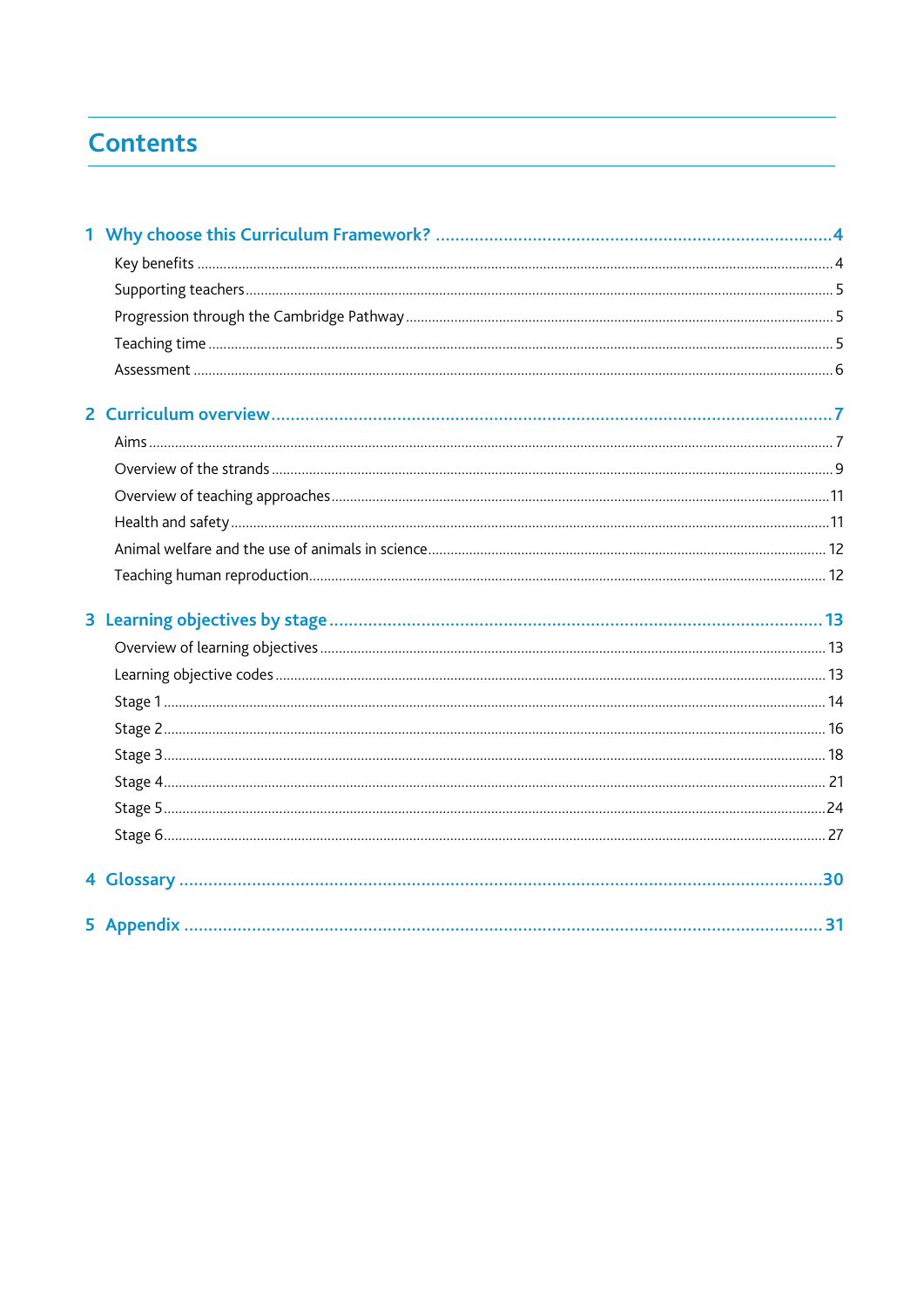# <span id="page-3-0"></span>**1 Why choose this Curriculum Framework?**

### <span id="page-3-1"></span>Key benefits

The Cambridge Primary Science curriculum supports your learners in developing life-long curiosity about the natural world and enables them to seek scientific explanations to the phenomena around them.

Learners develop a holistic approach to science by considering scientific thinking and practical skills alongside knowledge and understanding which is vital for explaining the world around us. This approach provides learners with the knowledge and skills they require to access and excel at science in later phases of education.

A unique feature of the Cambridge Primary Science curriculum is a strand called Science in Context which supports you in demonstrating the relevance of science to your learners. Improving learners' awareness of science in the world around them develops their sense that 'science is for me' and starts learners on a journey of connecting themselves to the subject.

Alongside Science in Context, the whole structure of the *Cambridge Primary Science Curriculum Framework* is designed to support and enable effective teaching of science within and across the primary stages. You are provided with clearly sequenced strands of science skills and knowledge that will enable learners to describe, explain and investigate the world around them at an age appropriate level.

Learners will systematically develop their scientific knowledge through the strands Biology, Chemistry, Physics and Earth and Space while developing scientific practices through the Thinking and Working Scientifically strand. An understanding of science through these strands of study gives learners knowledge and skills to prepare them for the future and to make informed choices. This includes considering sustainability issues and meeting the challenges facing our environment.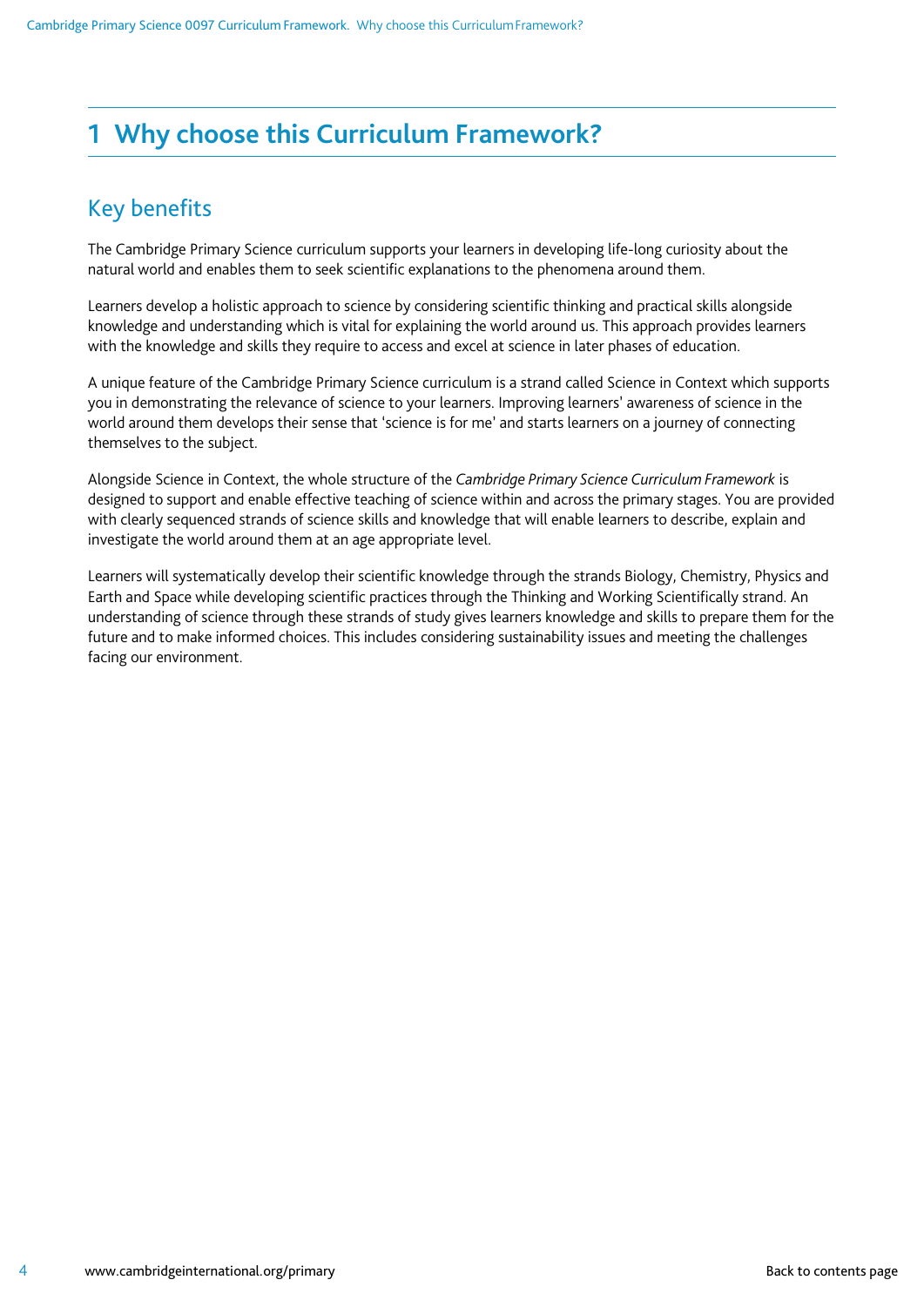### <span id="page-4-0"></span>Supporting teachers

We provide a wide range of practical resources, detailed guidance, innovative training and professional development so that you can give your learners the best possible experience of Cambridge Primary Science.

You will find most of these resources on the Cambridge Primary support site

(https://primary.cambridgeinternational.org). Ask the Cambridge coordinator or exams officer in your school if you do not already have a log-in for this support site.

| <b>Teaching resources</b><br>Curriculum Framework<br>Teacher Guide<br>Schemes of Work                                                    | <b>Cambridge Primary assessments</b><br><b>Cambridge Primary Progression Tests</b><br>$\bullet$<br>Cambridge Primary Checkpoint<br>$\bullet$                                                                                                                                 |
|------------------------------------------------------------------------------------------------------------------------------------------|------------------------------------------------------------------------------------------------------------------------------------------------------------------------------------------------------------------------------------------------------------------------------|
| <b>Training</b><br>Face-to-face workshops around the<br>world<br>Online training<br>Cambridge Professional Development<br>Qualifications | Cambridge<br><b>Primary</b><br>Community<br>You can find useful information, as well as<br>share your ideas and experiences with other<br>teachers, on our social media channels and<br>community forums.<br>Find out more at<br>www.cambridgeinternational.org/social-media |

### <span id="page-4-1"></span>Progression through the Cambridge Pathway

We have designed Cambridge Primary Science to support learners to develop the skills required for success in their primary education and to progress to the next stage of the Cambridge Pathway. The *Curriculum Framework* is typically for learners aged 5 to 11, but it may be appropriate to use it for slightly different ages to suit your context.

You can download more information on progression from the Cambridge Primary support site.

### <span id="page-4-2"></span>Teaching time

For guidance, this *Curriculum Framework* is based on learners having the following number of hours for science shown in the table below. Your actual number of teaching hours may vary according to your context.

| <b>Stages</b> | Suggested total number of<br>hours per stage | <b>Suggested hours of science</b><br>per week |
|---------------|----------------------------------------------|-----------------------------------------------|
| $1 - 2$       |                                              |                                               |
| $3 - 4$       | 60                                           |                                               |
| $5 - 6$       |                                              |                                               |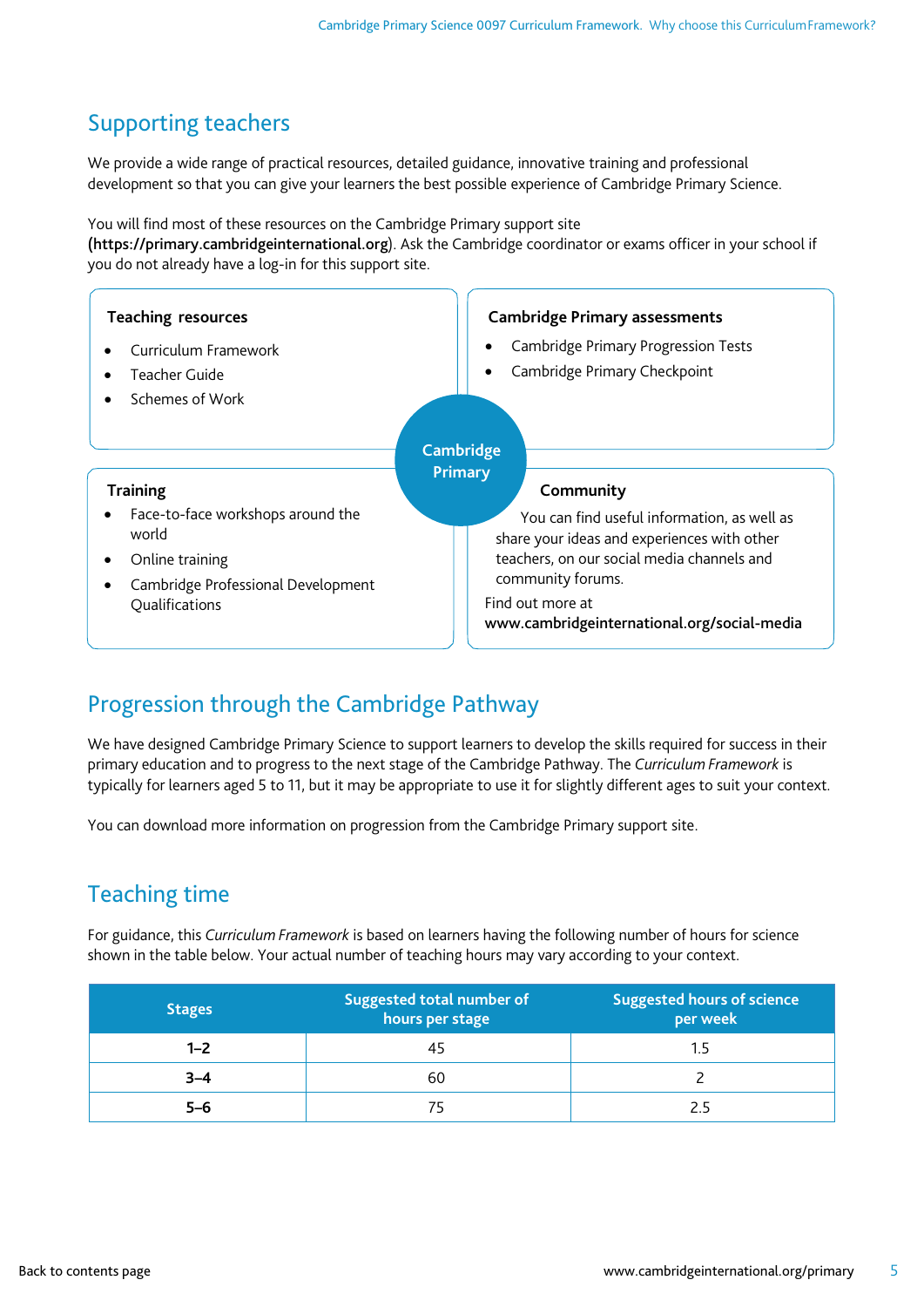### <span id="page-5-0"></span>Assessment

We provide assessments designed to complement this *Curriculum Framework* for Stages 3 to 6. You can find more information on assessing Cambridge Primary Science on the Cambridge Primary support site.

The Science in Context strand will not be directly assessed by Cambridge International. You can find more information on assessing Cambridge Primary Science on the Cambridge Primary support site.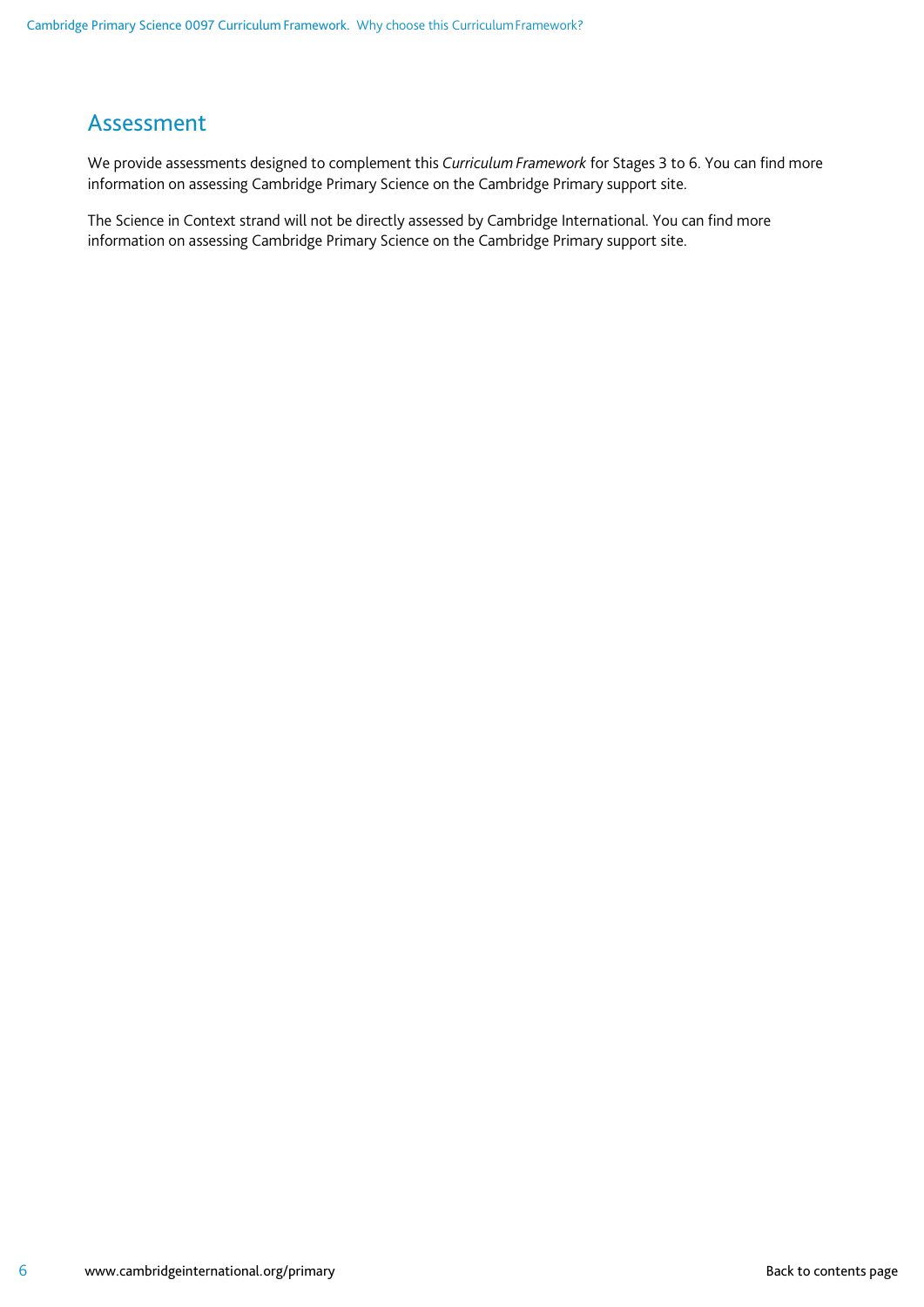# <span id="page-6-0"></span>**2 Curriculum overview**

### <span id="page-6-1"></span>Aims

Following the Cambridge Primary programme helps learners to lay the foundations for lifelong learning, including:

- curiosity about the world around them and enthusiasm for learning
- knowledge, understanding and skills that can be applied in and across subjects
- effective and confident communication skills, including in English
- understanding of their personal and local context, as well as having global awareness.

In Cambridge Primary Science, learners:

- build curiosity and fascination about the world to stimulate their interest about science
- first meet foundational scientific concepts, that then develop through the Cambridge Pathway
- develop their scientific skills so they can become increasingly independent when questioning and investigating phenomena
- begin to understand that scientific models are used to understand and explain phenomena
- recognise that scientific understanding changes over time
- link science to real world contexts that are personal, local, national and global, identifying the relevance of science to the modern world.

The Cambridge approach encourages learners to be:

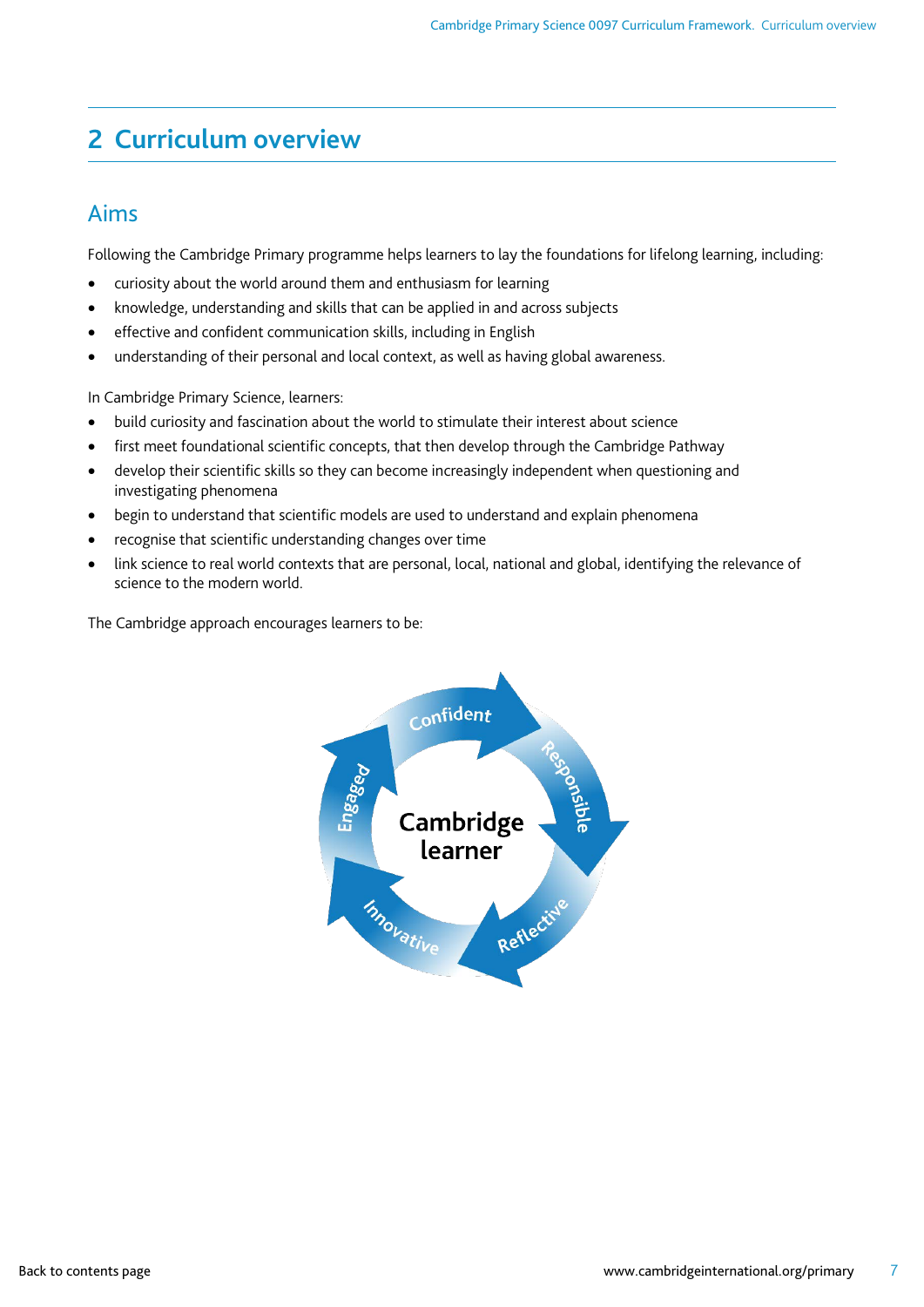Cambridge Primary Science supports learners to become:

**Responsible** – They are responsible for themselves and for working collaboratively with others when investigating science. They understand how the application of science can have impacts on others and on the environment. They appreciate the role science has in the modern world, including in their communities.

**Innovative** – They are able to use their scientific skills and understanding to adapt to new, unfamiliar and future challenges. They are flexible and critical thinkers when studying scientific phenomena.

**Confident** – They are secure in their scientific understanding of the world, confident in working with scientific information and ideas and ready to challenge their own thinking. They are able to present their findings and defend their conclusions as well as respect those of others.

**Engaged** – They are curious and want to deepen their scientific understanding. They are keen to develop their ability to do science and are open to new ideas. They are able to use science to participate constructively in society and the economy by make informed choices involving science, at personal, local, national and global levels.

**Reflective** – They are reflective as scientists, able to review their understanding of the world and discover more. They are concerned with the process of science as well as the products of science and develop skills to allow them to investigate science independently.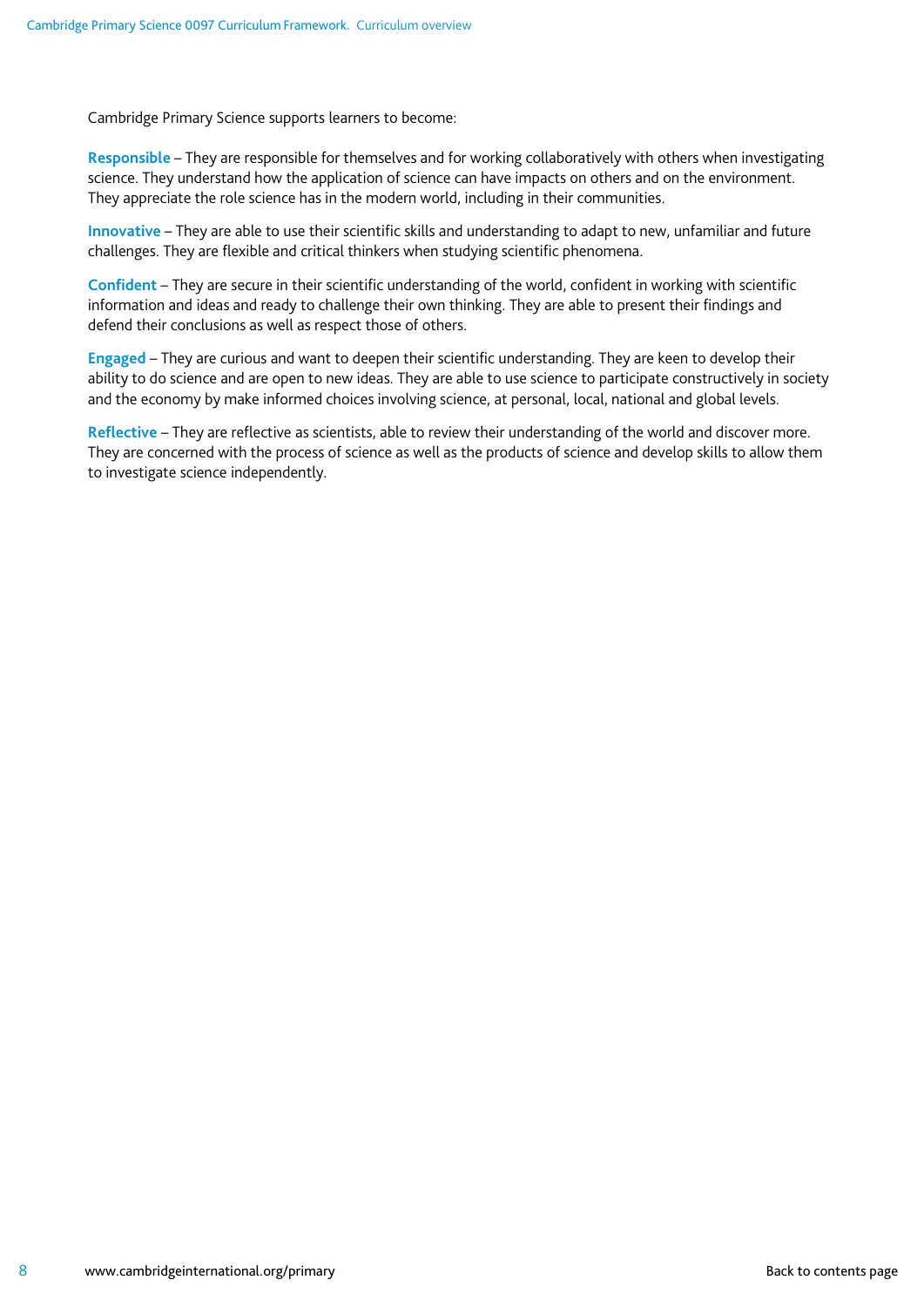### <span id="page-8-0"></span>Overview of the strands

This *Curriculum Framework* provides a comprehensive set of learning objectives for Cambridge Primary Science. These give a structure for teaching and learning and a reference against which learners' attainment and skills development can be checked.

We have divided the learning objectives into main areas called 'strands' which run through every stage. Each strand is further divided into 'sub-strands'. Sub-strands are based around the key concepts of each strand. Sub-strands help to identify progression and are useful when designing long-term plans, medium-term plans and other teaching resources.



In science there are three categories of strands all of which support learners in understanding and investigating natural phenomena and providing a foundation for developing future scientific skills, knowledge and attitudes:

- 1. A skill strand Thinking and Working Scientifically
- 2. Content strands Biology, Chemistry, Physics, and Earth and Space
- 3. A context strand Science in Context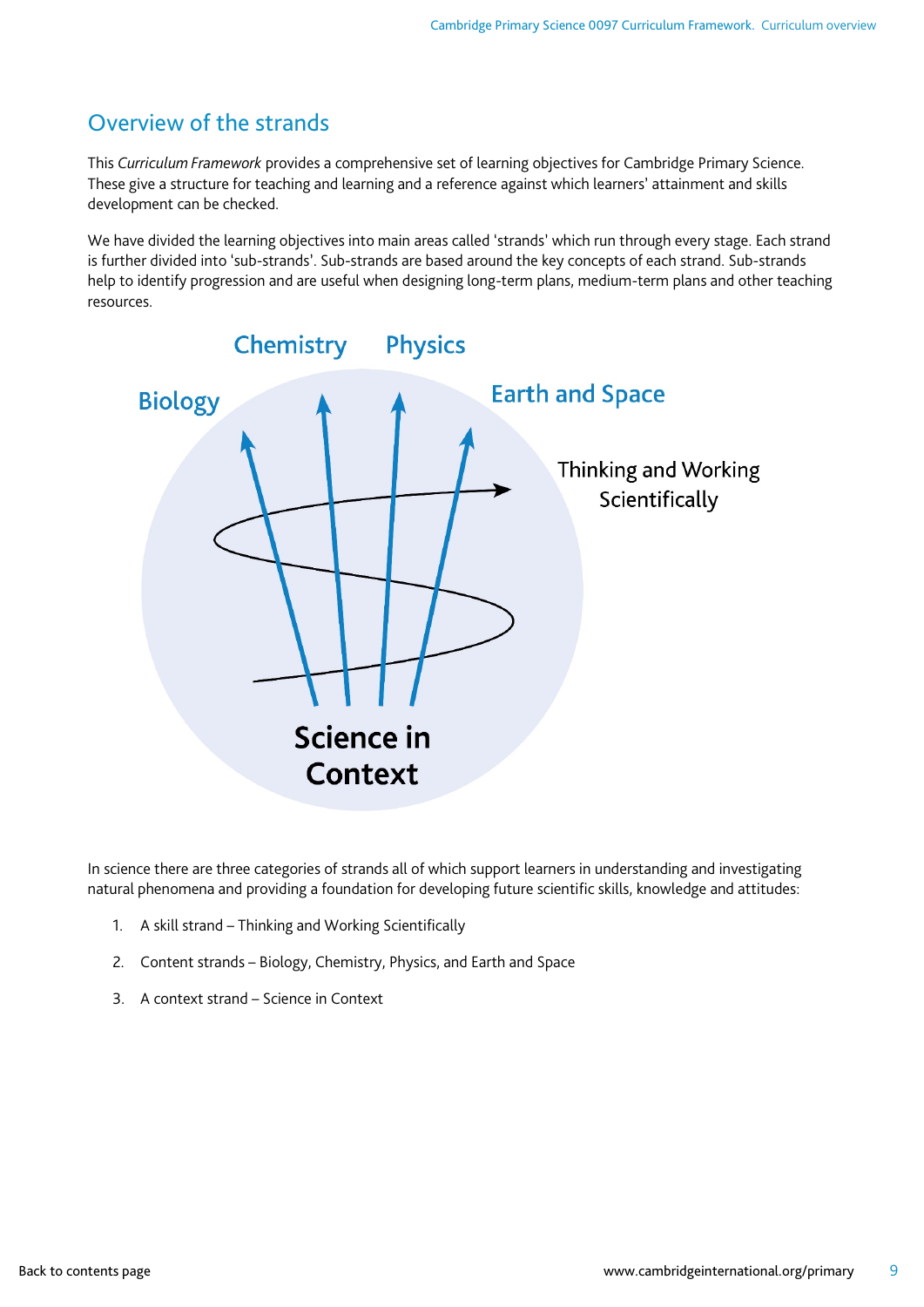#### **Thinking and Working Scientifically**

This strand relates to the development of scientific skills and covers three core scientific approaches:

- **Models and representations:** Scientists use models and representations to represent objects, systems and processes. They help scientists explain and think about scientific ideas that are not visible or are abstract. Scientists can then use their models and representations to make predictions or to explain observations. Cambridge Primary Science includes learning objectives about models and representations because they are central to learners' understanding of science. They also prepare learners for the science they will encounter later in their education.
- **Scientific enquiry:** Learners need to develop scientific enquiry skills around the purpose and planning of experiments and investigations, evidence collection, analysis, making evaluations and conclusions. These skills enable learners to investigate the world around them and relate their scientific knowledge to observable and testable phenomena.
- **Practical work:** Learners require good skills of observation, measurement and equipment handling. These skills enable learners to collect accurate and reliable data within investigation work. The development of practical work and the skills associated with it supports the collection of data.

#### **The content strands**

**Biology** is the study of living things and how they interact with each other. Learners develop understanding about life processes including how the structure and development of living things allows them to maintain these processes.

**Chemistry** is the study of matter. Matter takes the form of materials that are made up of substances. Learners develop understanding of materials and substances, their properties and their physical and chemical changes.

**Physics** is the study of the interaction of matter and energy. Learners develop understanding about how heat and electrical current is transferred through matter, how light and sound behave, how magnets interact and how forces affect objects.

**Earth and Space** covers the study of the planet Earth, the wider Solar System and beyond. Learners develop understanding about the connections between the land, oceans, atmosphere and life of our planet. They investigate how the key cycles that shape our planet Earth are inextricably linked with the Solar System. Learners will also explore the Earth's formation, geology and climate.

#### **Science in Context**

This strand provides a framework of statements to help learners study and understand the learning objectives within the other five science strands in a context relevant to them. Learners recognise how the science curriculum relates to the real world by linking concepts and processes learned in the classroom to scientists and their work, science phenomena, and ideas and events relevant to their age and experience. In Stages 1 to 3, science activities should focus on learners' experiences and surroundings. In Stages 4 to 6, the science activities should draw on broader local contexts or elsewhere in the country and region.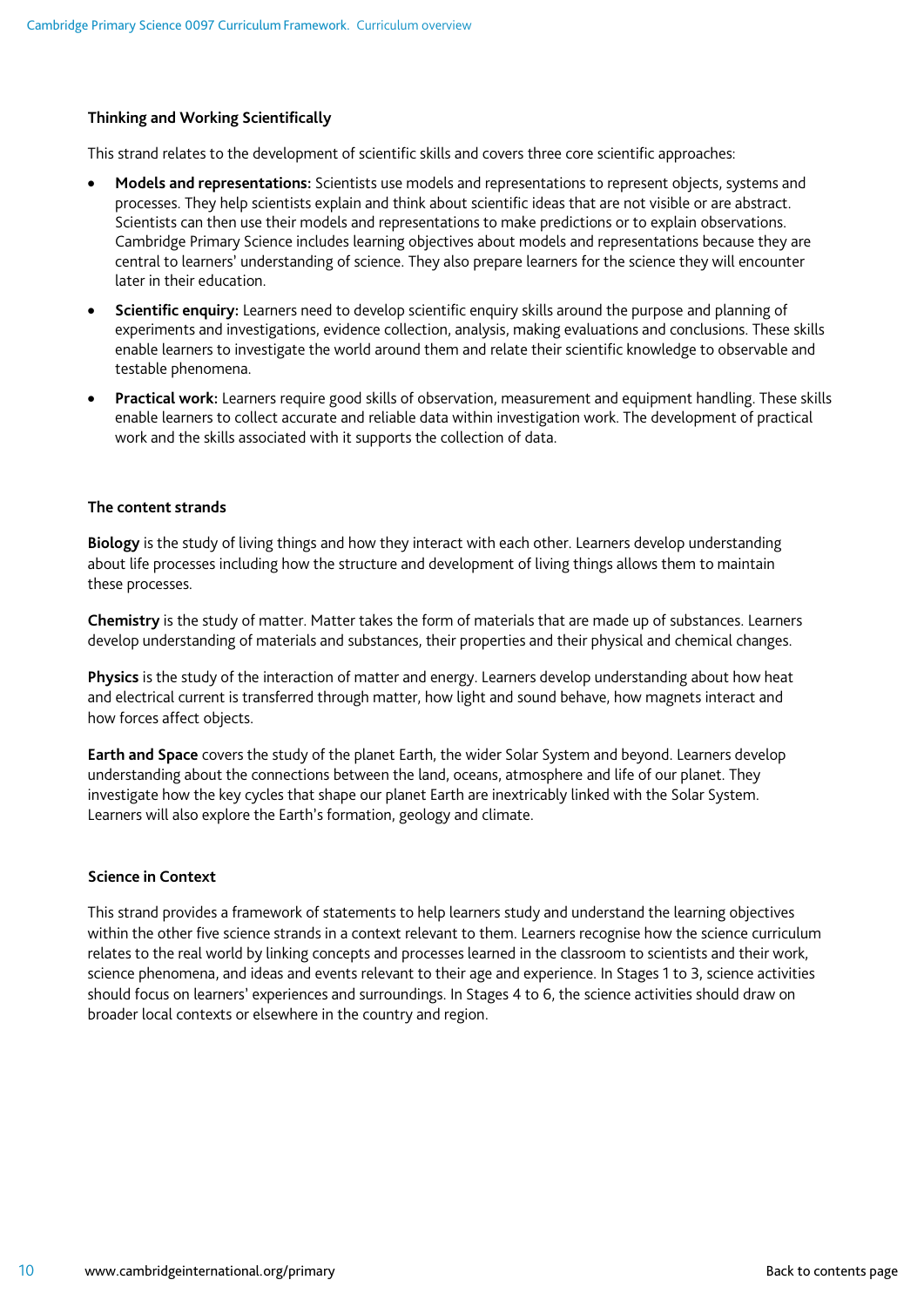### <span id="page-10-0"></span>Overview of teaching approaches

The Cambridge Primary Science curriculum offers great flexibility through its three strand categories approach: skills strand, content strand and context strand.

The three types of strands are designed to support each other in every stage of learning to provide learners with a holistic science education. For example, learners are able to develop the skills within *Thinking and Working Scientifically* while they learn the content within the four content strands which can be taught through contexts supported by the *Science in Context* strand.

Science is a practical subject and teaching of science should include opportunities for learners to observe and carry out practical work. You can find more information and ideas for teaching and learning activities, including how the three categories of strand work together, in the *Cambridge Primary Science Teacher Guide* and *Schemes of Work* available on the Primary support site ([https://primary.cambridgeinternational.org](https://primary.cambridgeinternational.org/)).

The *Teacher Guide* will support you to plan and deliver lessons using effective teaching and learning approaches.

The *Scheme of Work* for each stage of Cambridge Primary Science contains:

- suggested units showing how the learning objectives in the *Curriculum Framework* can be grouped and ordered
- at least one suggested teaching activity for each learning objective
- a list of subject-specific language that will be useful for your learners
- common misconceptions
- sample lesson plans.

You do not need to use the ideas in the *Schemes of Work* to teach Cambridge Primary Science. They are designed to indicate the types of activities you might use, and the intended depth and breadth of each learning objective. These activities are not designed to fill all the teaching time for this stage. You should use other activities with a similar level of difficulty, for example, those from endorsed resources.

The *Teacher Guide* will support you to plan and deliver lessons using effective teaching and learning approaches.

We work with a range of publishers to provide high-quality endorsed resources to support our *Curriculum Frameworks*. In order to provide choice for Cambridge International Schools, we encourage publishers to develop resources with varying approaches. There is no requirement for endorsed textbooks to follow the teaching order suggested in the Cambridge Primary *Schemes of Work*. If a resource is endorsed, you can be confident that all the learning objectives are covered.

### <span id="page-10-1"></span>Health and safety

An essential part of this curriculum is that learners develop skills in scientific enquiry. This includes collecting primary data by experiment. Scientific experiments are engaging and provide opportunities for first-hand exploration of phenomena. However, they must, at all times, be conducted with the utmost respect for safety, specifically:

- It is the responsibility of the teacher in charge to adhere and conform to any national, regional and school regulation in place with respect to safety of scientific experimentation.
- It is the responsibility of the teacher in charge to make a risk assessment of the hazards involved with any particular class or individual when undertaking a scientific experiment that conforms to these regulations.

Cambridge International takes no responsibility for the management of safety for individual published experiments or for the management of safety for the undertaking of practical experiments in any given location. Cambridge International only endorses support material in relation to curriculum content and is not responsible for the safety of activities contained within it. The responsibility for the safety of all activities and experiments remains with the school.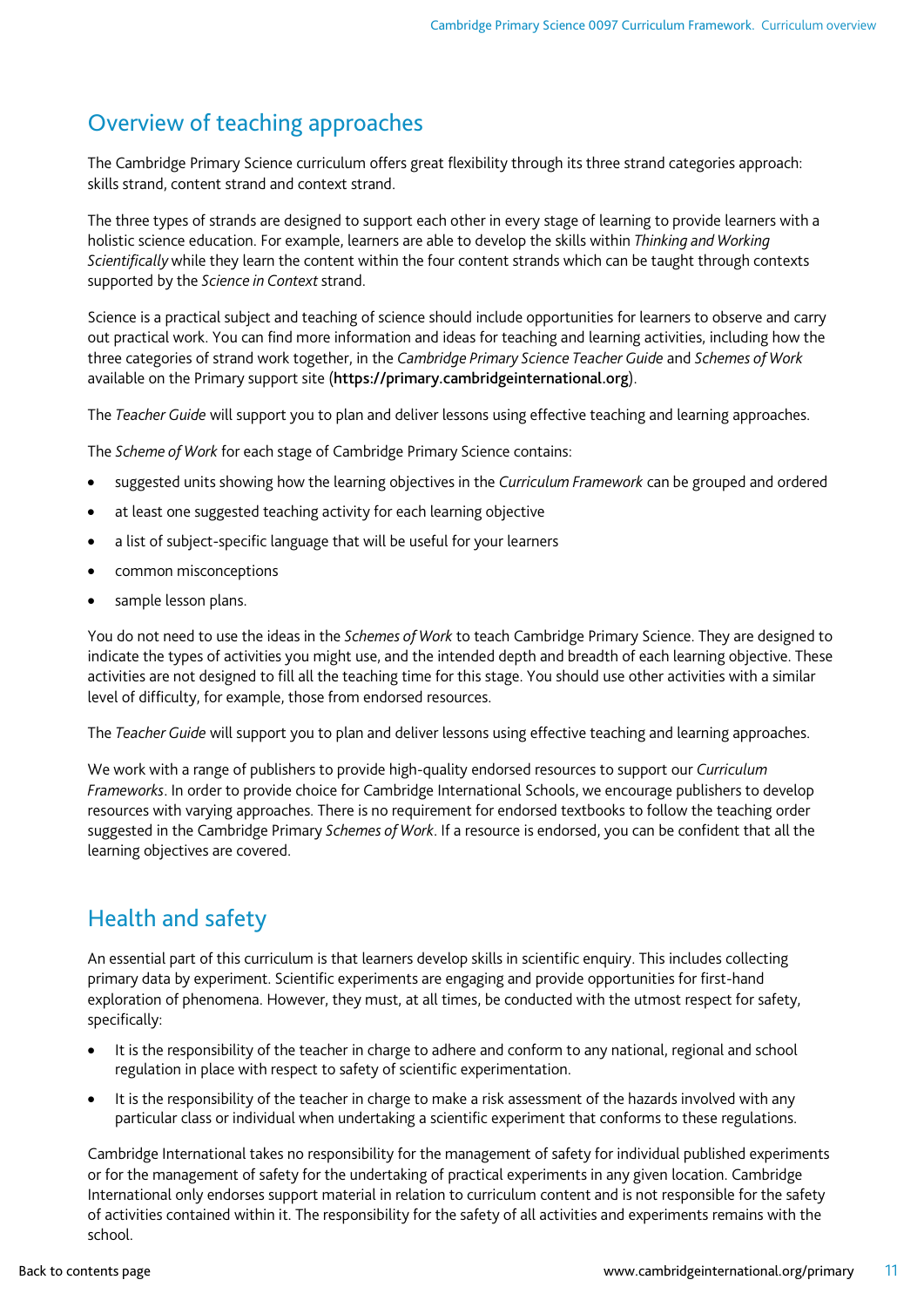### <span id="page-11-0"></span>Animal welfare and the use of animals in science

Throughout biology, learners study a variety of living things, including animals. As part of the University of Cambridge, Cambridge International shares the approach that good animal welfare and good science work together.

Learners should have opportunities to observe animals in their natural environment. This should be done responsibly and not in a way that could cause distress or harm to the animals or damage to the environment.

If living animals are brought into schools then the teacher must ensure that any national, regional and school regulations are followed regarding animal welfare. In all circumstances, the teacher responsible must ensure all animals have:

- a suitable environment, including being housed with, or apart from, other animals (as required for the species)
- a suitable diet
- the opportunity to exhibit normal behaviour patterns
- protection from pain, injury, suffering and disease.

There is no requirement for learners to participate in, or observe, animal dissections for Cambridge Primary. Although dissection can provide a valuable learning opportunity, some learners decide not to continue studying biology because they dislike animal dissection. Several alternatives are available to dissection (such as models and diagrams) which you should consider during your planning.

If you decide to include animal dissection then animal material should be obtained from premises licensed to sell them for human or pet consumption, or from a reputable biological supplier. This approach helps to ensure animal welfare standards and also decreases the risk from pathogens being present in the material. Neither you nor your learners should kill animals for dissection.

When used, fresh material should be kept at 5 °C or below until just before use. Frozen material should be defrosted slowly (at 5 °C) without direct heat. All fresh or defrosted material should be used within 2 days. Preserved animal materials should only be handled when wearing gloves and in a well-ventilated room.

The responsibility for ensuring the welfare of all animals studied in science remains with the school.

### <span id="page-11-1"></span>Teaching human reproduction

It is expected that schools will have their own sex education policy set within their national legislative framework and drawn up in consultation with parents. We are aware that these policies will be distinct and varied due to the diversity in tradition and culture found over our global network of schools. For this reason, the focus of the Cambridge Primary Science curriculum is factual and covers changes to the human body, in both males and females, during puberty and the structure of the human reproductive organs.

It does not address attitudes and values or personal and social skills as we expect each school to make a judgement on how these aspects of sex education are addressed within their wider curriculum framework obligations.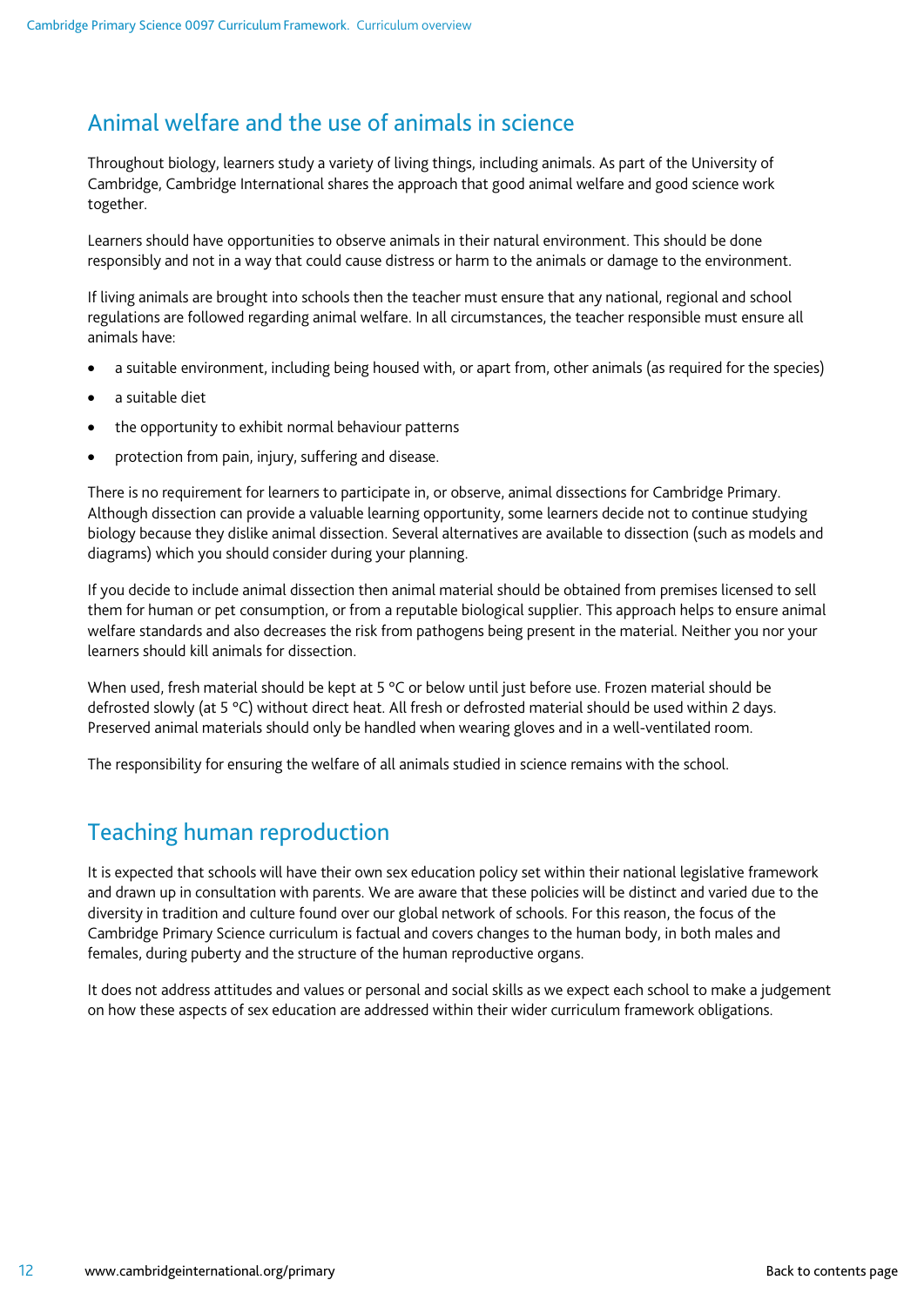# <span id="page-12-0"></span>**3 Learning objectives by stage**

### <span id="page-12-1"></span>Overview of learning objectives

There are learning objectives for each of Stages 1 to 6. All the learning objectives in each stage provide clear progression from the previous stage and to the subsequent stage.

To enable effective progression in your teaching, you need to be familiar with the progression of skills across stages. This will help you to build on prior learning in every stage. The progression of learning objectives across Stages 1 to 6 is available on the Primary support site ([https://primary.cambridgeinternational.org](https://primary.cambridgeinternational.org/)).

### <span id="page-12-2"></span>Learning objective codes

Each learning objective has a unique code, e.g. **5Bs.01**. These codes appear in the *Schemes of Work*, *Teacher Guide* and other Cambridge Primary resources. Each learning objective code includes:

- the stage number, e.g. **5**Bs.01
- a reporting code that appears in the feedback reports for tests and reflects the sub-strand titles, e.g. 5**Bs**.01
- a number reflecting the order of the learning objectives in the sub-strand for the stage, e.g. 5Bs.**01**.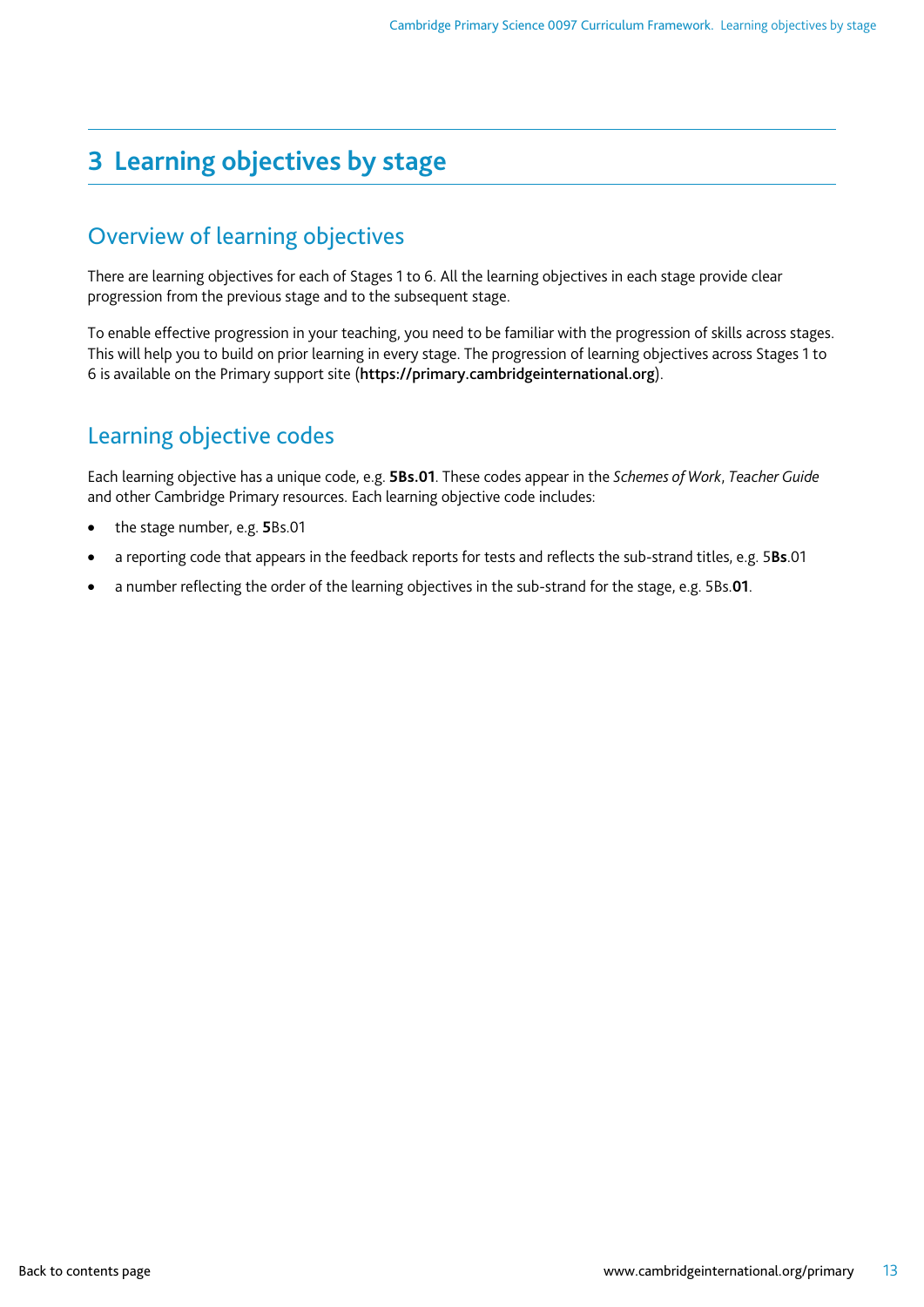### <span id="page-13-0"></span>Stage 1

#### **Thinking and Working Scientifically**

#### **Scientific enquiry: purpose and planning**

- **1TWSp.01** Ask questions about the world around us and talk about how to find answers.
- **1TWSp.02** Make predictions about what they think will happen.

#### **Carrying out scientific enquiry**

- **1TWSc.01** Sort and group objects, materials and living things based on observations of the similarities and differences between them.
- **1TWSc.02** Use given equipment appropriately.
- **1TWSc.03** Take measurements in non-standard units.
- **1TWSc.04** Follow instructions safely when doing practical work.
- **1TWSc.05** Collect and record observations and/or measurements by annotating images and completing simple tables.

#### **Scientific enquiry: analysis, evaluation and conclusions**

**1TWSa.01** Describe what happened during an enquiry and if it matched predictions.

#### **Biology**

#### **Structure and function**

- **1Bs.01** Recognise and name the major parts of familiar flowering plants (limited to roots, leaves, stems and flowers).
- **1Bs.02** Identify the senses (limited to sight, hearing, taste, smell and touch) and what they detect, linking each to the correct body part.
- **1Bs.03** Recognise and name the major external parts of the human body.

#### **Life processes**

- **1Bp.01** Identify living things and things that have never been alive.
- **1Bp.02** Know that animals, including humans, need air, water and suitable food to survive.
- **1Bp.03** Know that plants need light and water to survive.
- **1Bp.04** Describe how humans are similar to and different from each other.

#### **Chemistry**

#### **Materials and their structure**

- **1Cm.01** Identify, name, describe, sort and group common materials, including wood, plastic, metal, glass, rock, paper and fabric.
- **1Cm.02** Understand the difference between an object and a material.

#### **Properties of materials**

- **1Cp.01** Understand that all materials have a variety of properties.
- **1Cp.02** Describe common materials in terms of their properties.

#### **Changes to materials**

• **1Cc.01** Describe how materials can be changed by physical action, e.g. stretching, compressing, bending and twisting.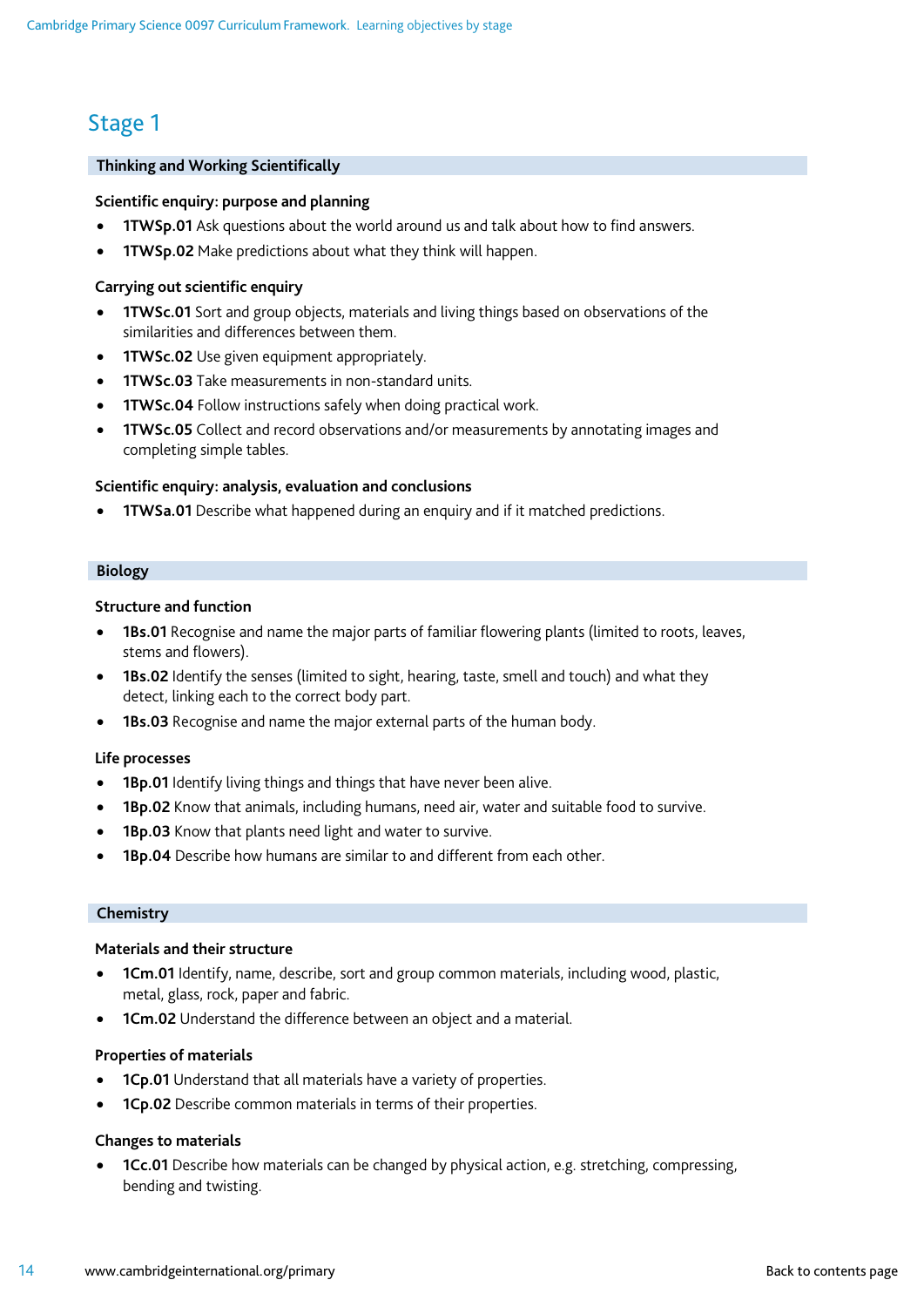#### **Physics**

#### **Forces and energy**

- **1Pf.01** Explore, talk about and describe the movement of familiar objects.
- **1Pf.02** Describe pushes and pulls as forces.
- **1Pf.03** Explore that some objects float and some sink.

#### **Light and sound**

- **1Ps.01** Identify different sources of sound.
- **1Ps.02** Explore that as sound travels from a source it becomes quieter.

#### **Electricity and magnetism**

- **1Pe.01** Identify things that require electricity to work.
- **1Pe.02** Explore, talk about and describe what happens when magnets approach and touch different materials.

#### **Earth and Space**

#### **Planet Earth**

- **1ESp.01** Know that Earth is mostly covered in water.
- **1ESp.02** Describe land as being made of rock and soil.

#### **Earth in space**

- **1ESs.01** Know that Earth is the planet on which we live.
- **1ESs.02** Describe the Sun as a source of heat and light, and as one of many stars.

#### **Science in Context**

- **1SIC.01** Talk about how some of the scientific knowledge and thinking now was different in the past.
- **1SIC.02** Talk about how science explains how objects they use, or know about, work.
- **1SIC.03** Know that everyone uses science and identify people who use science professionally.
- **1SIC.04** Talk about how science helps us understand our effect on the world around us.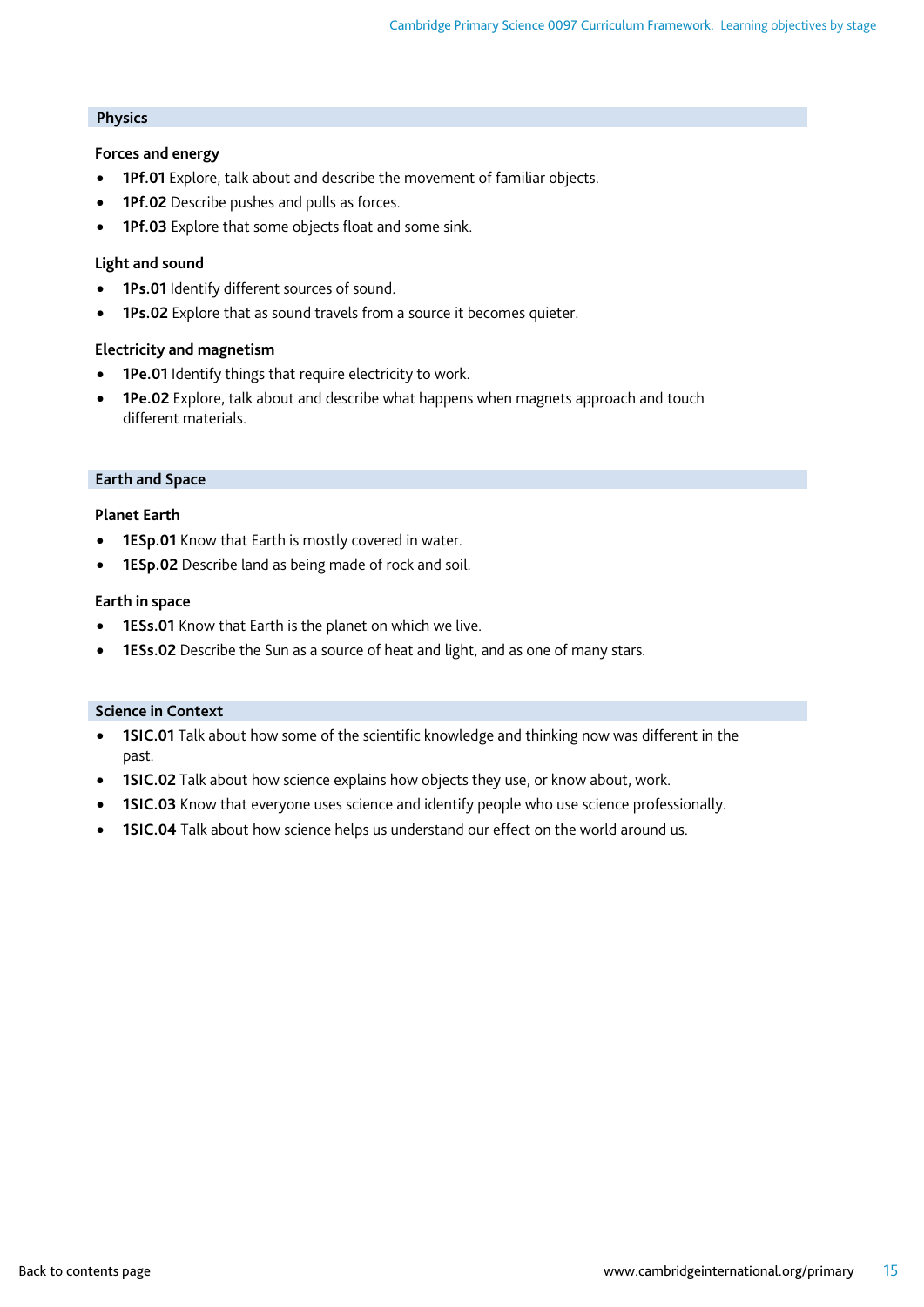### <span id="page-15-0"></span>Stage 2

#### **Thinking and Working Scientifically**

#### **Models and representations**

- **2TWSm.01** Know that a model represents an object or idea in a clear way.
- **2TWSm.02** Make and use a physical model of a familiar system or idea.
- **2TWSm.03** Describe the difference between a diagram and a picture.

#### **Scientific enquiry: purpose and planning**

- **2TWSp.01** Ask questions about the world around us and talk about how to find answers.
- **2TWSp.02** Make predictions about what they think will happen.

#### **Carrying out scientific enquiry**

- **2TWSc.01** Sort and group objects, materials and living things based on observations of the similarities and differences between them.
- **2TWSc.02** Use given equipment appropriately.
- **2TWSc.03** Take measurements in non-standard units.
- **2TWSc.04** Follow instructions safely when doing practical work.
- **2TWSc.05** Use a given secondary information source to find an answer to a question.
- **2TWSc.06** Collect and record observations and/or measurements by annotating images and completing simple tables.

#### **Scientific enquiry: analysis, evaluation and conclusions**

- **2TWSa.01** Describe what happened during an enquiry and if it matched their predictions.
- **2TWSa.02** Identify simple patterns in results, e.g. increasing and decreasing patterns.
- **2TWSa.03** Present and interpret results using tables and block graphs.

#### **Biology**

#### **Structure and function**

- **2Bs.01** Compare how animals, including humans, are similar and different in their external body parts and skin covering.
- **2Bs.02** Identify the different types of human teeth, explain how they are suited to their functions and describe how to care for teeth.

#### **Life processes**

- **2Bp.01** Know that humans need to manage diet, maintain hygiene and move regularly to be healthy.
- **2Bp.02** Describe what illness is and describe the common signs of illness in humans.
- **2Bp.03** Describe how the offspring of animals, including humans, change as they become older.
- **2Bp.04** Know that animals, including humans, produce offspring that have a combination of features from their parents.

#### **Ecosystems**

- **2Be.01** Know that an environment in which a plant or animal naturally lives is its habitat.
- **2Be.02** Know that different habitats contain different plants and animals.
- **2Be.03** Identify similarities and differences between local environments in terms of hot, cold, dry, wet, many plants, few plants, many animals and few animals.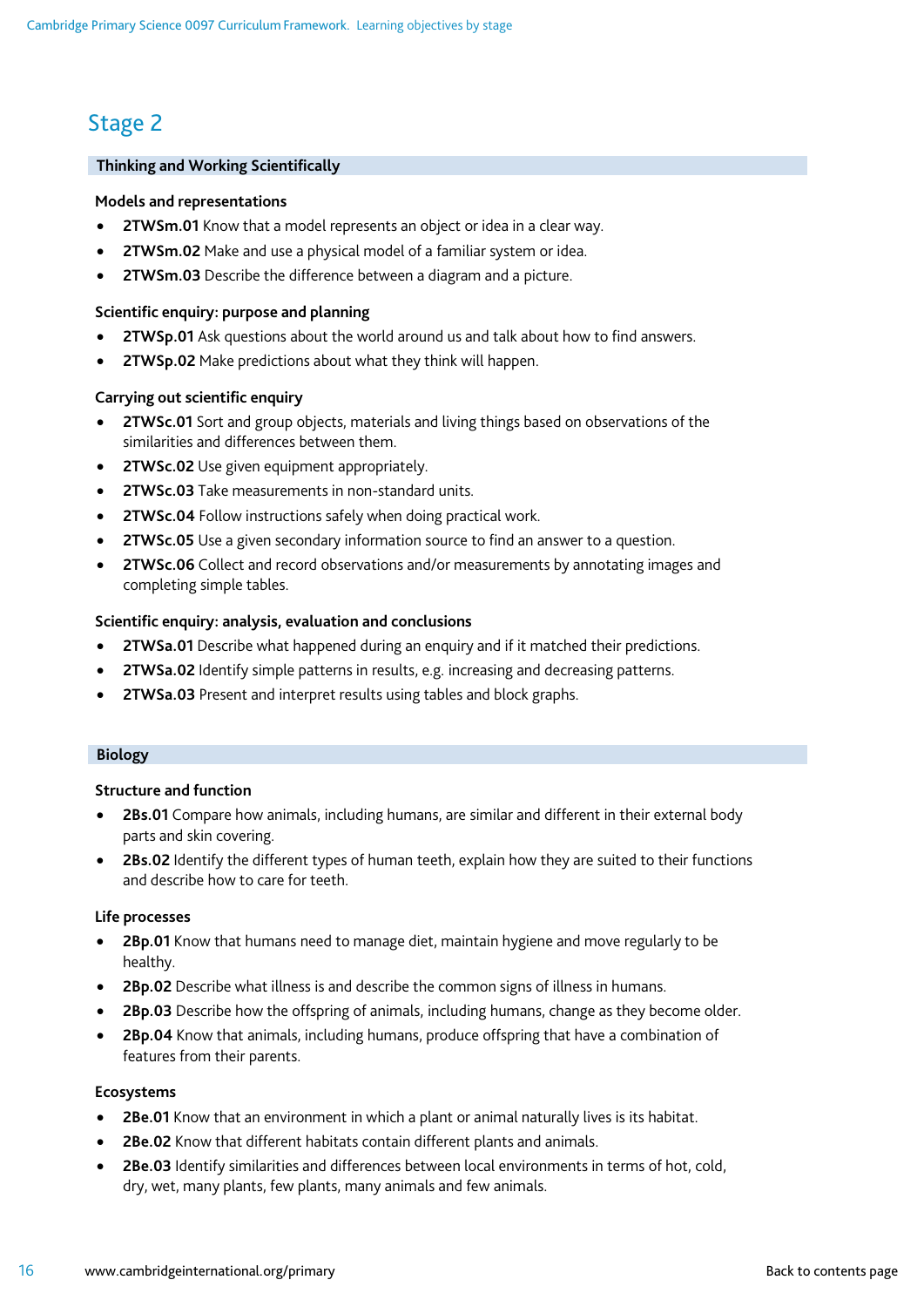#### **Chemistry**

#### **Materials and their structure**

• **2Cm.01** Understand that some materials occur naturally and others are manufactured.

#### **Properties of materials**

- **2Cp.01** Describe a property as a characteristic of a material and understand that materials can have more than one property.
- **2Cp.02** Explain why materials are chosen for specific purposes on the basis of their properties.
- **2Cp.03** Know that materials can be tested to determine their properties.

#### **Changes to materials**

• **2Cc.01** Know that some changes can turn a material into a different material.

#### **Physics**

#### **Forces and energy**

- **2Pf.01** Know that forces can change the movement of an object.
- **2Pf.02** Know that forces can change the shape of an object.
- **2Pf.03** Recognise that things will only speed up, slow down or change direction when something else causes them to do so.

#### **Light and sound**

- **2Ps.01** Know that there are many light sources, including the Sun.
- **2Ps.02** Know that darkness is the absence of light.

#### **Electricity and magnetism**

- **2Pe.01** Identify how we use electricity and describe how to be safe with it.
- **2Pe.02** Recognise the components of simple circuits (limited to cells, wires and lamps).
- **2Pe.03** Explore the construction of simple series circuits (limited to cells, wires and lamps).

#### **Earth and Space**

#### **Planet Earth**

- **2ESp.01** Describe and compare different types of rock.
- **2ESp.02** Know rocks are extracted from the Earth in different ways, including from quarries, mines and riverbeds.
- **2ESp.03** Know that human activity can affect the environment.

#### **Earth in space**

• **2ESs.01** Describe the apparent movement of the Sun during the day.

#### **Science in Context**

- **2SIC.01** Talk about how some of the scientific knowledge and thinking now was different in the past.
- **2SIC.02** Talk about how science explains how objects they use, or know about, work.
- **2SIC.03** Know that everyone uses science and identify people who use science professionally.
- **2SIC.04** Talk about how science helps us understand our effect on the world around us.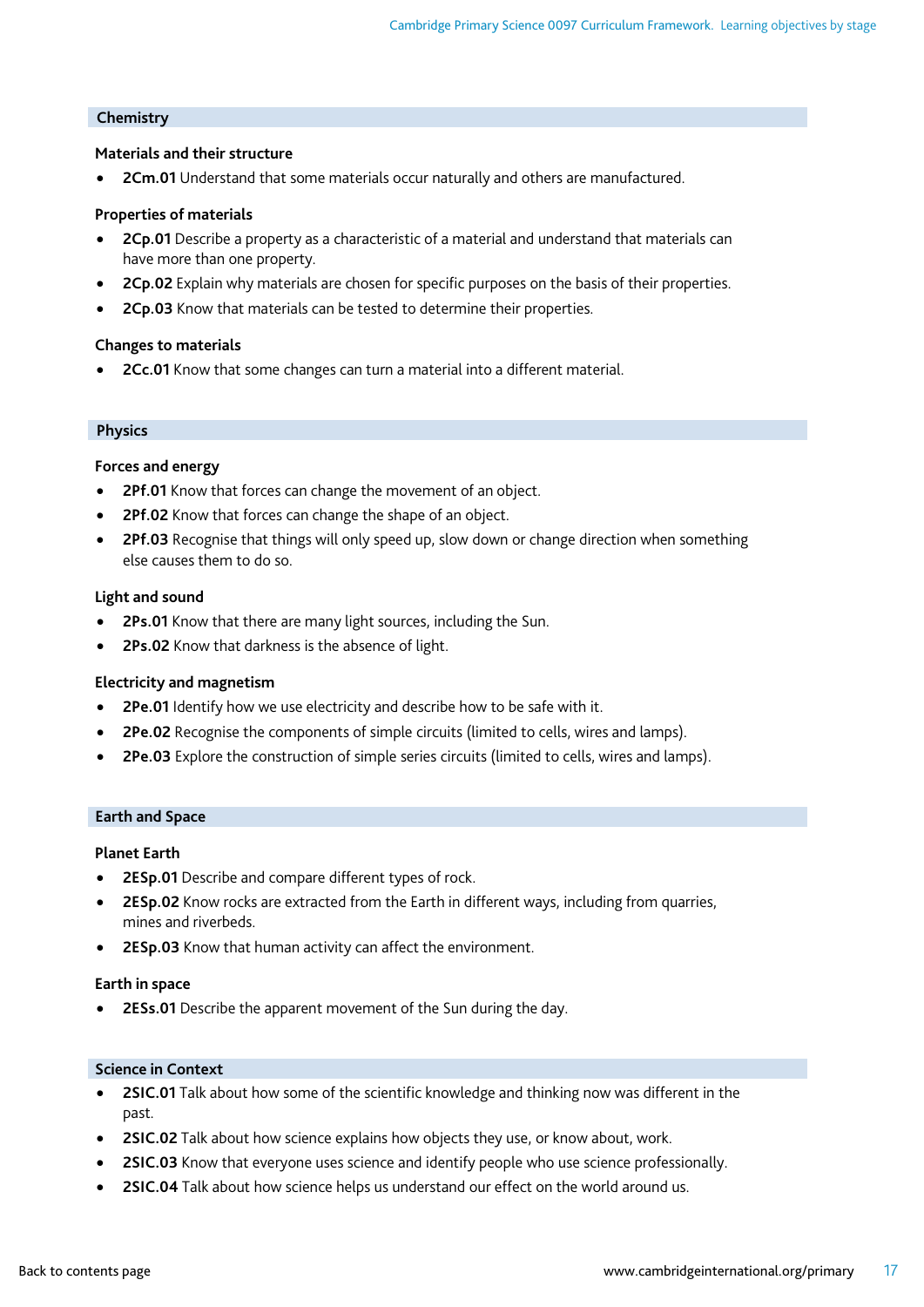# <span id="page-17-0"></span>Stage 3

#### **Thinking and Working Scientifically**

#### **Models and representations**

- **3TWSm.01** Know that there are different types of models in science, including diagrams and physical models that we can touch.
- **3TWSm.02** Make and use physical models.
- **3TWSm.03** Draw a diagram to represent a real world situation and/or scientific idea.

#### **Scientific enquiry: purpose and planning**

- **3TWSp.01** Ask scientific questions that can be investigated.
- **3TWSp.02** Know that there are five main types of scientific enquiry (research, fair testing, observing over time, identifying and classifying, and pattern seeking).
- **3TWSp.03** Make a prediction describing some possible outcomes of an enquiry.
- **3TWSp.04** Identify risks and explain how to stay safe during practical work.

#### **Carrying out scientific enquiry**

- **3TWSc.01** Use observations and tests to sort, group and classify objects.
- **3TWSc.02** Choose equipment from a provided selection and use it appropriately.
- **3TWSc.03** Take measurements in standard units, describing the advantage of standard units over non-standard units.
- **3TWSc.04** Carry out practical work safely.
- **3TWSc.05** Use secondary information sources to research an answer to a question.
- **3TWSc.06** Collect and record observations and/or measurements in tables and diagrams.

#### **Scientific enquiry: analysis, evaluation and conclusions**

- **3TWSa.01** Identify whether results support, or do not support, a prediction.
- **3TWSa.02** Describe simple patterns in results.
- **3TWSa.03** Make a conclusion from results and relate it to the scientific question being investigated.
- **3TWSa.04** Present and interpret results using tables and bar charts.

#### **Biology**

#### **Structure and function**

- **3Bs.01** Describe the function of the major parts of flowering plants (limited to roots, leaves, stems and flowers).
- **3Bs.02** Identify the distinguishing features of different groups of animals, including fish, reptiles, mammals, birds, amphibians and insects.
- **3Bs.03** Identify some of the important organs in humans (limited to brain, heart, stomach, intestine and lungs) and describe their functions.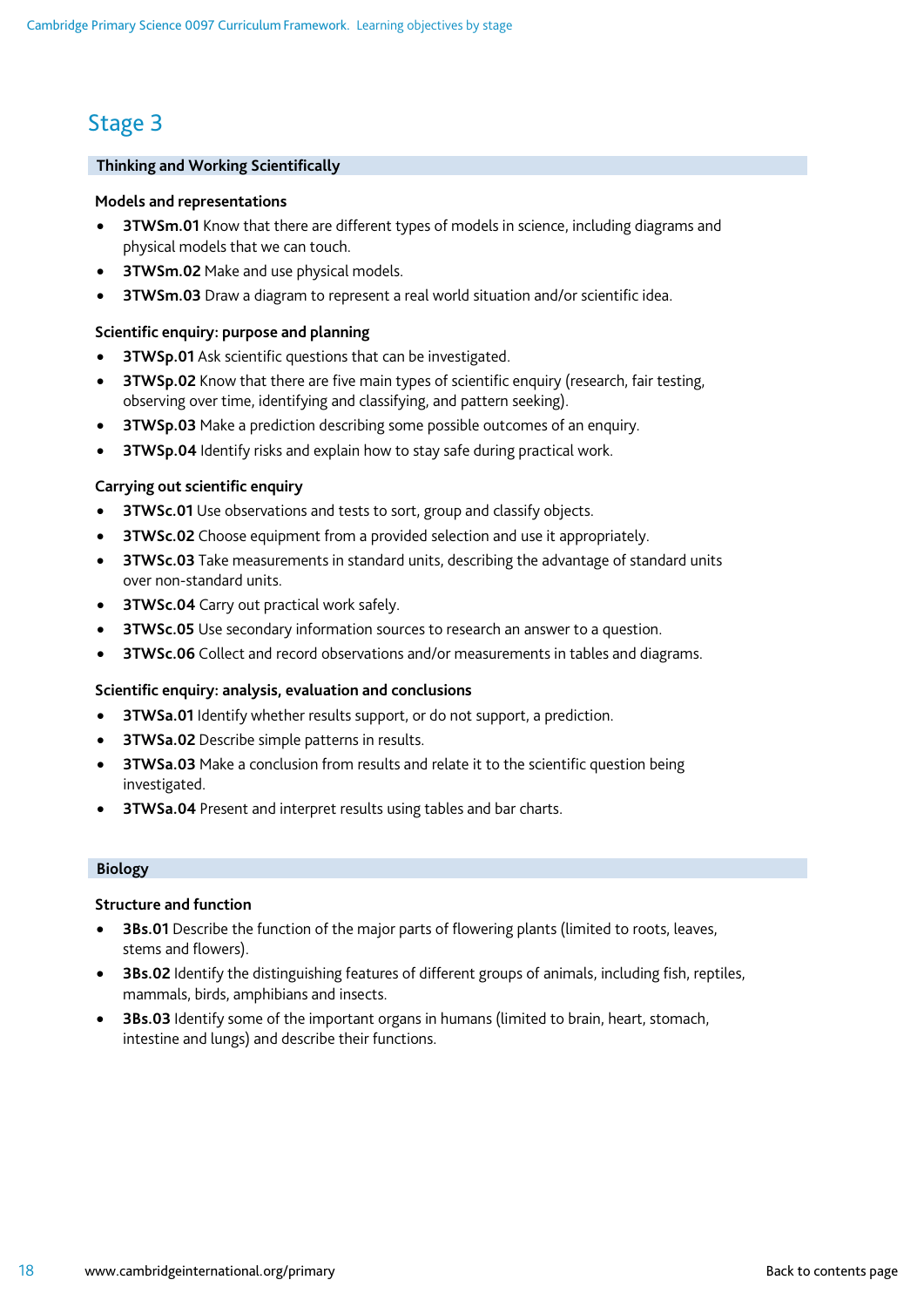#### **Life processes**

- **3Bp.01** Describe differences between things that are living, that were once alive and that have never lived.
- **3Bp.02** Know that life processes common to plants and animals include nutrition, growth, movement and reproduction.
- **3Bp.03** Know that plants need appropriate conditions, including temperature, light and water, to be healthy.
- **3Bp.04** Describe and compare how the offspring of different animals grow into adults, including humans, birds, frogs and butterflies.

#### **Ecosystems**

• **3Be.01** Identify and describe simple food chains, where plants are producers and animals are consumers of plants and/or other animals.

#### **Chemistry**

#### **Materials and their structure**

- **3Cm.01** Know that materials can be solids, liquids or gases.
- **3Cm.02** Understand that a mixture contains two or more materials, where the materials can be physically separated.

#### **Properties of materials**

- **3Cp.01** Describe differences in the properties of solids and liquids.
- **3Cp.02** Understand that materials, generally, retain their properties within a mixture.
- **3Cp.03** Describe how to separate solid/solid mixtures based on the physical properties of the solids (processes involving dissolving are not required).
- **3Cp.04** Describe how to separate a mixture of an insoluble solid and a liquid.

#### **Changes to materials**

• **3Cc.01** Know that when a solid dissolves in a liquid the solid is still present, and this is an example of mixing.

#### **Physics**

#### **Forces and energy**

- **3Pf.01** Know that forces can be measured with a forcemeter.
- **3Pf.02** Know that gravity on Earth is a force that pulls towards the centre of the Earth.
- **3Pf.03** Know that friction is a force created between surfaces when they move against each other and it makes this movement harder.
- **3Pf.04** Describe how smooth and rough surfaces can generate different amounts of friction.

#### **Light and sound**

- **3Ps.01** Investigate how light can pass through some materials and is blocked by others, and use the terms transparent, translucent and opaque.
- **3Ps.02** Know that shadows are formed when light from a source is blocked by an object.
- **3Ps.03** Investigate how the size of a shadow is affected by the position of the object and the position of the light source.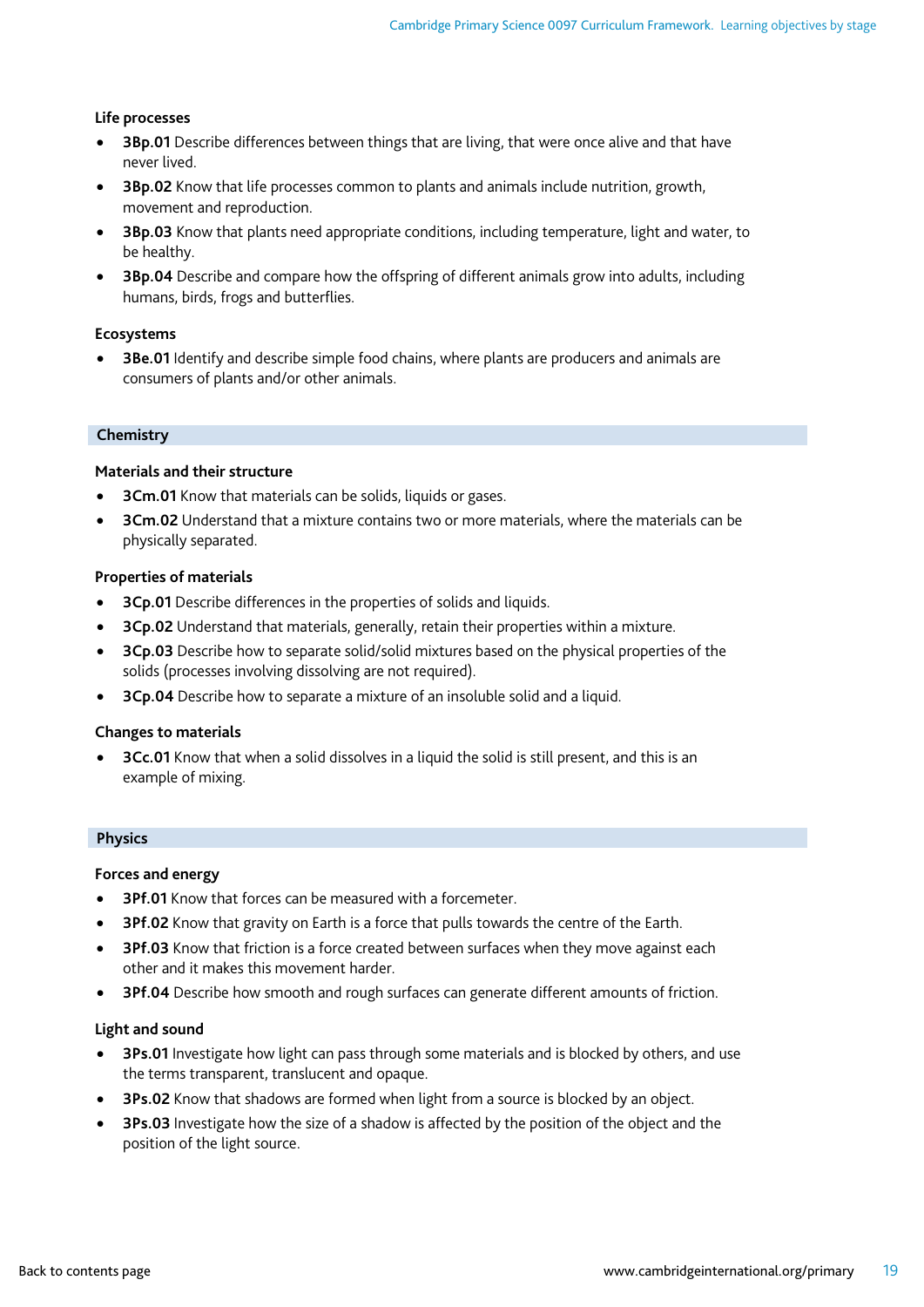#### **Electricity and magnetism**

- **3Pe.01** Describe magnets as having a north pole and a south pole.
- **3Pe.02** Describe how magnets interact when near each other, using the terms repel and attract.
- **3Pe.03** Investigate how some materials are magnetic but many are not.

#### **Earth and Space**

#### **Planet Earth**

- **3ESp.01** Know that planet Earth is the source of all the materials we use and that many useful materials, including oil, natural gas and metals, come from or are found in rocks.
- **3ESp.02** Know that fossils are impressions, or remains, of things that were once alive.

#### **Earth in space**

- **3ESs.01** Describe the regular change in the position and appearance of the Moon.
- **3ESs.02** Describe the relative movement of the Earth and Moon.
- **3ESs.03** Describe the Earth, Sun and Moon as approximately spherical.

#### **Science in Context**

- **3SIC.01** Talk about how some of the scientific knowledge and thinking now was different in the past.
- **3SIC.02** Talk about how science explains how objects they use, or know about, work.
- **3SIC.03** Know that everyone uses science and identify people who use science professionally.
- **3SIC.04** Talk about how science helps us understand our effect on the world around us.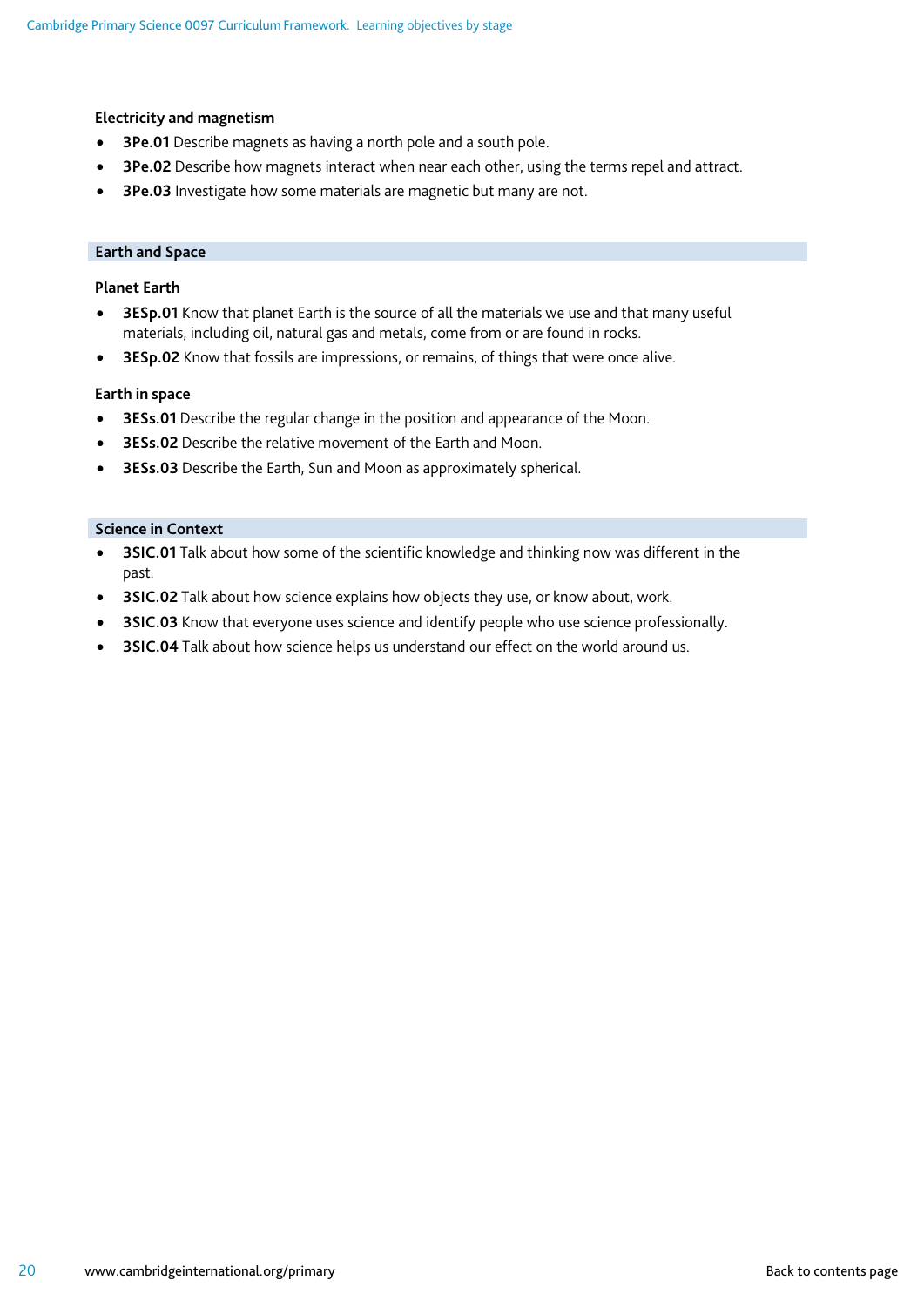### <span id="page-20-0"></span>Stage 4

#### **Thinking and Working Scientifically**

#### **Models and representations**

- **4TWSm.01** Know that models are not fully representative of a real world situation and/or scientific idea.
- **4TWSm.02** Use models to show relationships, quantities or scale.
- **4TWSm.03** Draw a diagram to represent a real world situation and/or scientific idea.

#### **Scientific enquiry: purpose and planning**

- **4TWSp.01** Ask scientific questions that can be investigated.
- **4TWSp.02** Know that there are five main types of scientific enquiry (research, fair testing, observing over time, identifying and classifying, and pattern seeking).
- **4TWSp.03** Make a prediction describing some possible outcomes of an enquiry.
- **4TWSp.04** Identify variables that need to be taken into account when doing a fair test.
- **4TWSp.05** Identify risks and explain how to stay safe during practical work.

#### **Carrying out scientific enquiry**

- **4TWSc.01** Use observations and tests to sort, group and classify objects.
- **4TWSc.02** Use keys to identify objects, materials and living things.
- **4TWSc.03** Choose equipment from a provided selection and use it appropriately.
- **4TWSc.04** Describe how repeated measurements and/or observations can give more reliable data.
- **4TWSc.05** Take measurements in standard units, describing the advantage of standard units over non-standard units.
- **4TWSc.06** Carry out practical work safely.
- **4TWSc.07** Use secondary information sources to research an answer to a question.
- **4TWSc.08** Collect and record observations and/or measurements in tables and diagrams.

#### **Scientific enquiry: analysis, evaluation and conclusions**

- **4TWSa.01** Identify whether results support, or do not support, a prediction.
- **4TWSa.02** Describe simple patterns in results.
- **4TWSa.03** Make a conclusion from results and relate it to the scientific question being investigated.
- **4TWSa.04** Present and interpret results using tables, bar charts and dot plots.

#### **Biology**

#### **Structure and function**

- **4Bs.01** Identify some of the important bones in the human body (limited to skull, jaw, rib cage, hip, spine, leg bones and arm bones).
- **4Bs.02** Know that bones move because pairs of muscles that are attached to them contract and relax.
- **4Bs.03** Describe some of the important functions of skeletons (limited to protecting and supporting organs, enabling movement and giving shape to the body).
- **4Bs.04** Know that some animals have an exoskeleton.
- **4Bs.05** Identify vertebrates as animals with a backbone and invertebrates as animals without a backbone.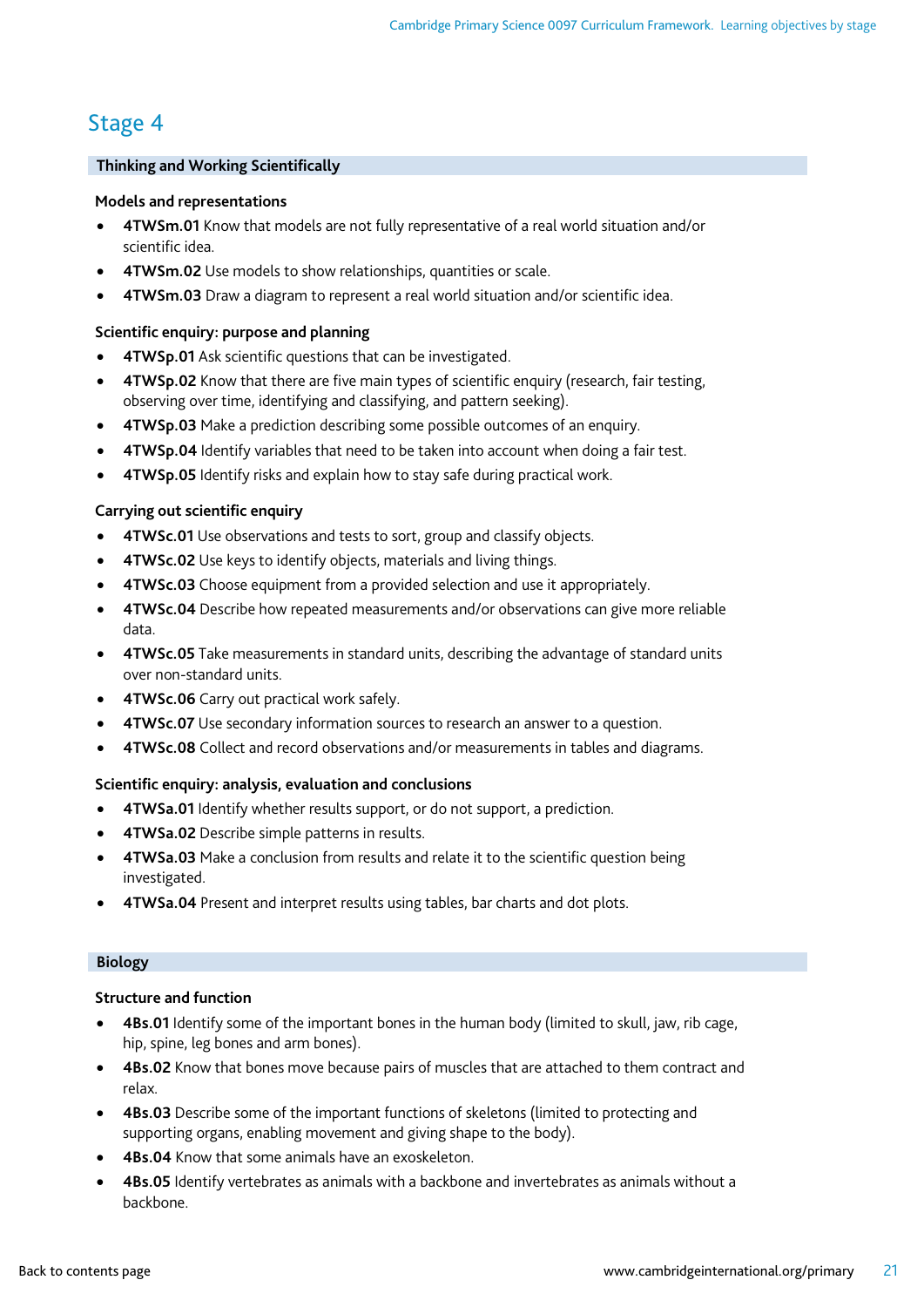#### **Life processes**

- **4Bp.01** Know that medicines can be used to treat some illnesses, and describe how to use them safely.
- **4Bp.02** Know that plants and animals can have infectious diseases, and vaccinations can prevent some infectious diseases of animals.
- **4Bp.03** Know that plants and animals need energy to grow, live and be healthy, and plants get their energy from light while animals get their energy from eating plants or other animals.
- **4Bp.04** Describe the importance of movement in maintaining human health.

#### **Ecosystems**

- **4Be.01** Know that different animals are found in, and suited to, different habitats.
- **4Be.02** Know plants and animals can survive in environments other than their habitats.
- **4Be.03** Describe food chains as being made of producers and consumers, and classify consumers as herbivores, omnivores, carnivores, predators and/or prey.

#### **Chemistry**

#### **Materials and their structure**

- **4Cm.01** Describe the particle model for solids and liquids.
- **4Cm.02** Understand the difference between materials, substances and particles.
- **4Cm.03** Know that particles are in constant motion, even when in a solid.

#### **Properties of materials**

- **4Cp.01** Use the particle model to explain the properties of solids and liquids.
- **4Cp.02** Describe and explain how some solids can behave like liquids (e.g. powders), referring to the particle model.

#### **Changes to materials**

- **4Cc.01** Describe solidification/freezing and melting, using the particle model to describe the change of state.
- **4Cc.02** Understand that the change of state of a substance is a physical process.
- **4Cc.03** Know that some substances will react with another substance to produce one or more new substances and this is called a chemical reaction.

#### **Physics**

#### **Forces and energy**

- **4Pf.01** Know that energy is present in all matter and in sound, light and heat.
- **4Pf.02** Know that energy cannot be made, lost, used up or destroyed but it can be transferred.
- **4Pf.03** Know that energy is required for any movement or action to happen.
- **4Pf.04** Know that not all energy is transferred from one object to another, but often some energy during a process can be transferred to the surrounding environment and this can be detected as sound, light or temperature increase.

#### **Light and sound**

- **4Ps.01** Know that light travels in straight lines and this can be represented with ray diagrams.
- **4Ps.02** Know that light can reflect off surfaces.
- **4Ps.03** Describe how objects which are not light sources are seen.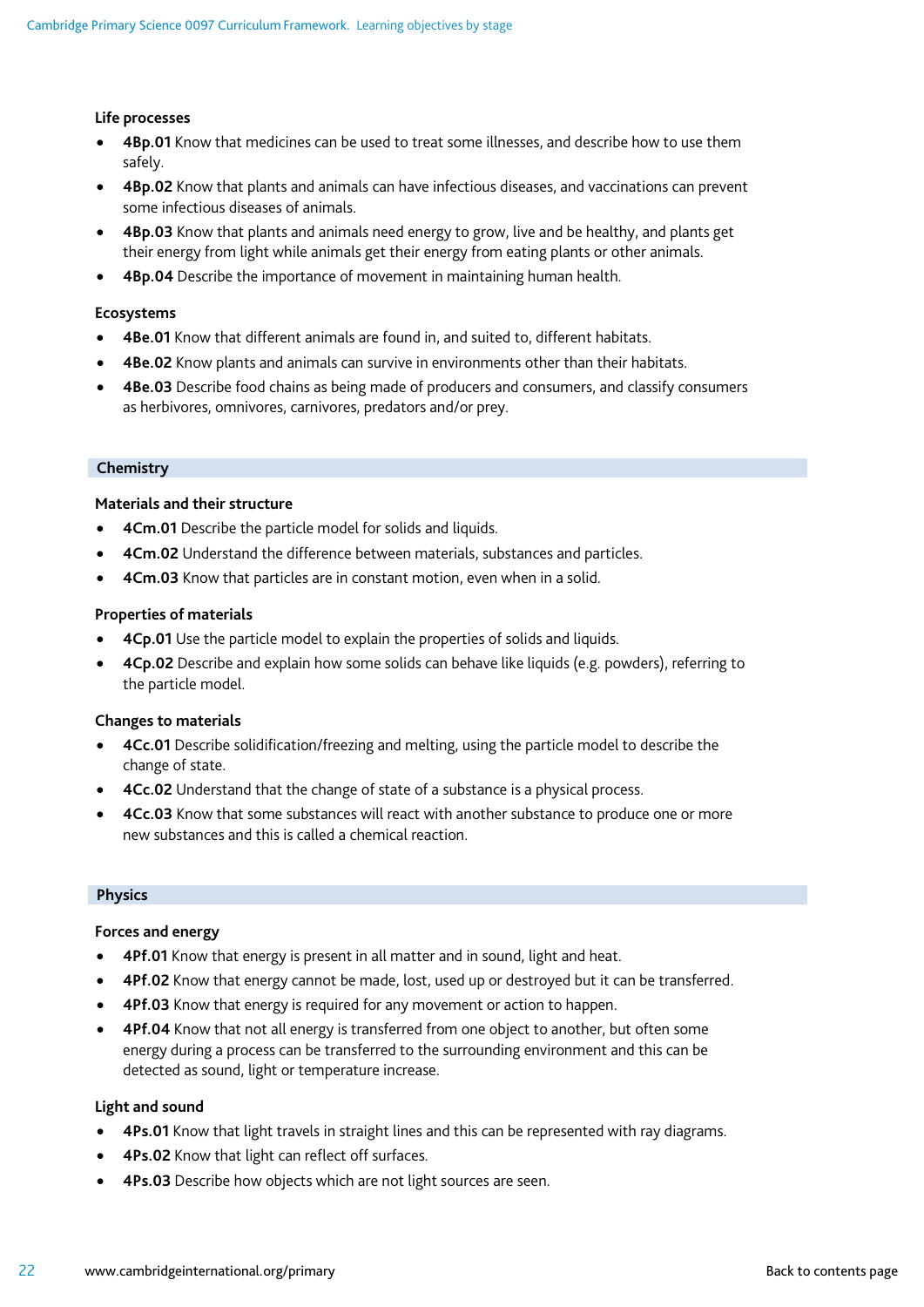#### **Electricity and magnetism**

- **4Pe.01** Know that an electrical device will not work if there is a break in the circuit.
- **4Pe.02** Describe how a simple switch is used to open and close a circuit.
- **4Pe.03** Describe how changing the number or type of components in a series circuit can make a lamp brighter or dimmer.
- **4Pe.04** Know some materials are good electrical conductors, especially metals, and some are good electrical insulators.

#### **Earth and Space**

 **Planet Earth**

- **4ESp.01** Describe the model of the structure of the Earth which includes a core, a mantle and a crust.
- **4ESp.02** Describe common features of volcanoes and know they are found at breaks in the Earth's crust.
- **4ESp.03** Know that the Earth's crust moves and when parts move suddenly this is called an earthquake.

#### **Earth in space**

- **4ESs.01** Explain why the spinning of the Earth on its axis leads to the apparent movement of the Sun, night and day, and changes in shadows.
- **4ESs.02** Name the planets in the Solar System.
- **4ESs.03** Know that the Sun is at the centre of the Solar System.
- **4ESs.04** Know that planetary systems can contain stars, planets, asteroids and comets.

#### **Science in Context**

- **4SIC.01** Describe how scientific knowledge and understanding changes over time through the use of evidence gained by enquiry.
- **4SIC.02** Describe how science is used in their local area.
- **4SIC.03** Use science to support points when discussing issues, situations or actions.
- **4SIC.04** Identify people who use science, including professionally, in their area and describe how they use science.
- **4SIC.05** Discuss how the use of science and technology can have positive and negative environmental effects on their local area.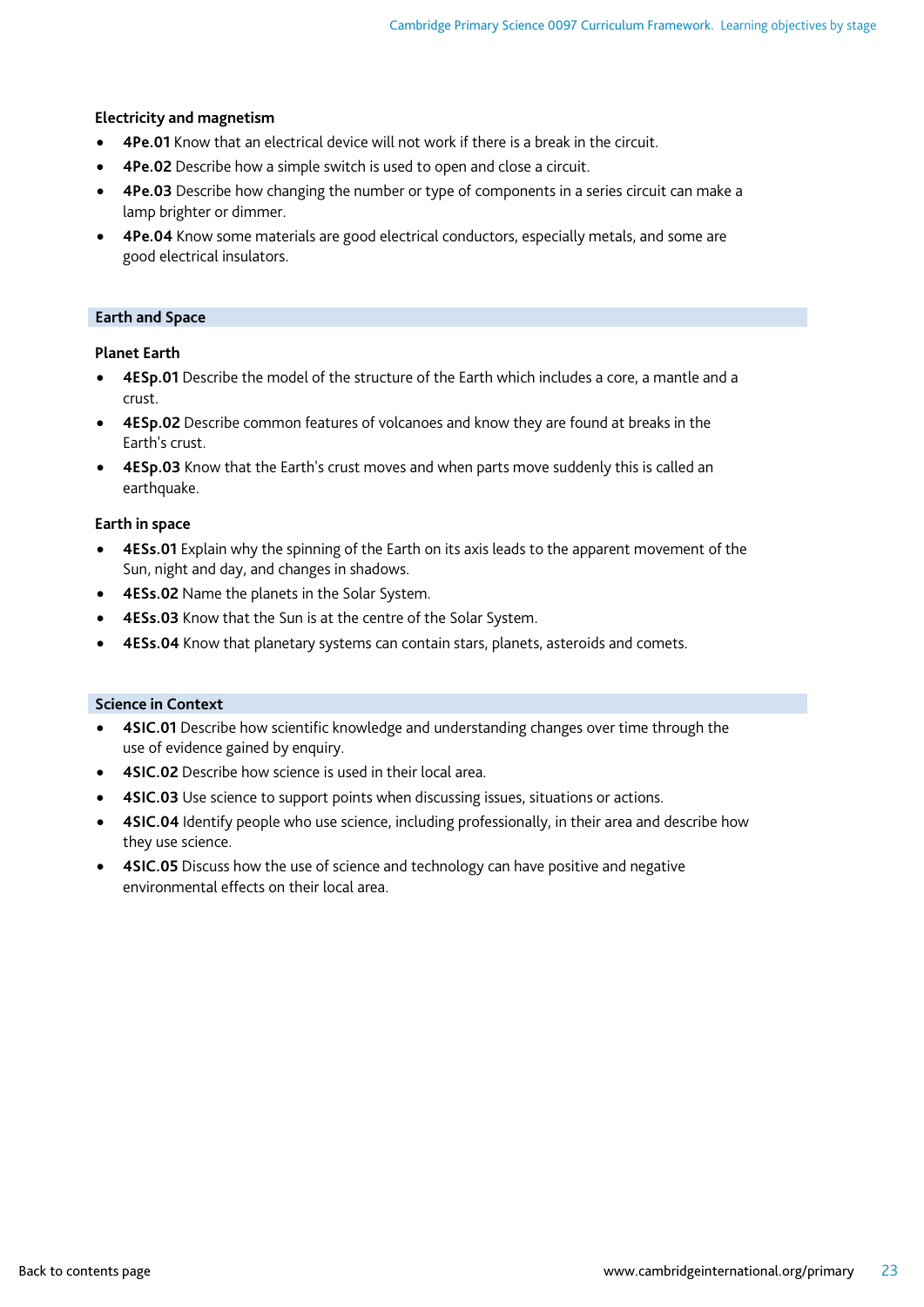# <span id="page-23-0"></span>Stage 5

#### **Thinking and Working Scientifically**

#### **Models and representations**

- **5TWSm.01** Know that a model presents an object, process or idea in a way that shows some of the important features.
- **5TWSm.02** Use models, including diagrams, to represent and describe scientific phenomena and ideas.

#### **Scientific enquiry: purpose and planning**

- **5TWSp.01** Ask scientific questions and select appropriate scientific enquiries to use.
- **5TWSp.02** Know the features of the five main types of scientific enquiry.
- **5TWSp.03** Make predictions, referring to relevant scientific knowledge and understanding within familiar and unfamiliar contexts.
- **5TWSp.04** Plan fair test investigations, identifying the independent, dependent and control variables.
- **5TWSp.05** Describe risks when planning practical work and consider how to minimise them.

#### **Carrying out scientific enquiry**

- **5TWSc.01** Sort, group and classify objects, materials and living things through testing, observation and using secondary information.
- **5TWSc.02** Complete a key based on easily observed differences.
- **5TWSc.03** Choose equipment to carry out an investigation and use it appropriately.
- **5TWSc.04** Decide when observations and measurements need to be repeated to give more reliable data.
- **5TWSc.05** Take appropriately accurate measurements.
- **5TWSc.06** Carry out practical work safely.
- **5TWSc.07** Use a range of secondary information sources to research and select relevant evidence to answer questions.
- **5TWSc.08** Collect and record observations and/or measurements in tables and diagrams appropriate to the type of scientific enquiry.

#### **Scientific enquiry: analysis, evaluation and conclusions**

- **5TWSa.01** Describe the accuracy of predictions, based on results.
- **5TWSa.02** Describe patterns in results, including identifying any anomalous results.
- **5TWSa.03** Make a conclusion from results informed by scientific understanding.
- **5TWSa.04** Suggest how an investigation could be improved and explain any proposed changes.
- **5TWSa.05** Present and interpret results using tables, bar charts, dot plots and line graphs.

#### **Biology**

#### **Structure and function**

- **5Bs.01** Know that not all plants produce flowers.
- **5Bs.02** Identify the parts of a flower (limited to petals, sepals, anthers, filaments, stamens, stigma, style, carpel, and ovary).
- **5Bs.03** Describe the functions of the parts of a flower (limited to petals, anthers, stigma and ovary).
- **5Bs.04** Describe the human digestive system, including the functions of the organs involved (limited to mouth, oesophagus, stomach, small intestine, large intestine and anus), and know that many vertebrates have a similar digestive system.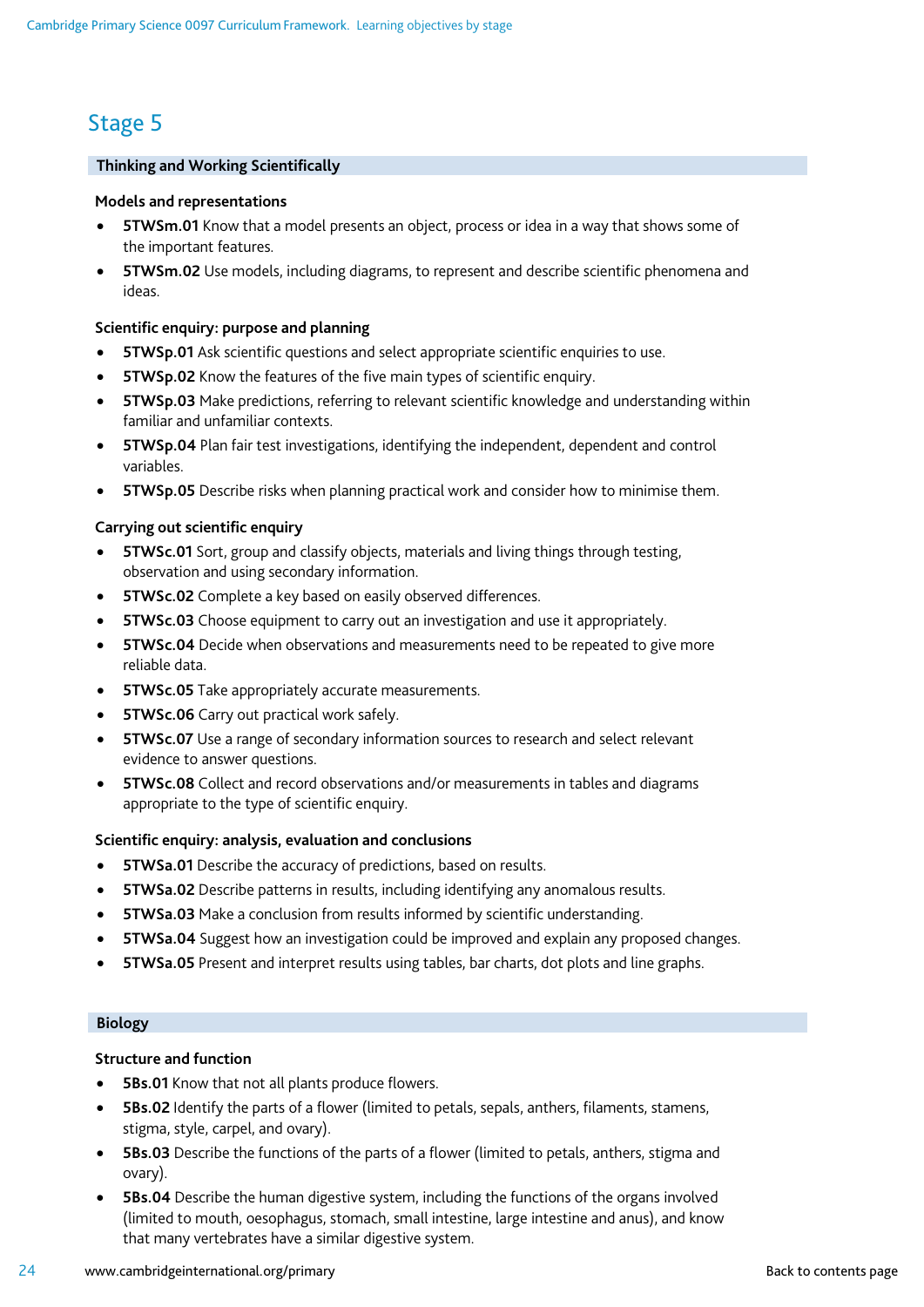#### **Life processes**

- **5Bp.01** Know that animals, including humans, need an adequate, balanced diet in order to be healthy.
- **5Bp.02** Know the stages in the life cycle of a flowering plant.
- **5Bp.03** Describe how flowering plants reproduce by pollination, fruit and seed production, and seed dispersal.
- **5Bp.04** Describe seed germination and know that seeds, in general, require water and an appropriate temperature to germinate.

#### **Ecosystems**

- **5Be.01** Describe how plants and animals are adapted to environments that are hot, cold, wet and/or dry.
- **5Be.02** Describe how flowering plants are adapted to attract pollinators and promote seed dispersal.
- **5Be.03** Describe the common adaptations of predator and prey animals.

#### **Chemistry**

#### **Materials and their structure**

- **5Cm.01** Use the particle model to describe solid, liquids (including solutions) and gases.
- **5Cm.02** Understand that substances can be gaseous and know the common gases at room temperature (limited to oxygen, carbon dioxide, water (vapour), nitrogen and hydrogen).

#### **Properties of materials**

- **5Cp.01** Know that the ability of a solid to dissolve and the ability of a liquid to act as a solvent are properties of the solid and liquid.
- **5Cp.02** Know the main properties of water (limited to boiling point, melting point, expands when it solidifies, and its ability to dissolve a range of substances) and know that water acts differently from many other substances.

#### **Changes to materials**

- **5Cc.01** Describe the processes of evaporation and condensation, using the particle model and relating the processes to changes in temperature.
- **5Cc.02** Understand that dissolving is a reversible process and investigate how to separate the solvent and solute after a solution is formed.
- **5Cc.03** Investigate and describe the process of dissolving, and relate it to mixing.

#### **Physics**

#### **Forces and energy**

- **5Pf.01** Identify a range of forces (limited to gravity, applied forces, normal forces, upthrust, friction, air resistance and water resistance).
- **5Pf.02** Know that an object may have multiple forces acting upon it, even when at rest.
- **5Pf.03** Use force diagrams to show the name and direction of forces acting on an object.

#### **Light and sound**

- **5Ps.01** Investigate how sounds are made by vibrating sources.
- **5Ps.02** Describe sounds in terms of high or low pitch and loud or quiet volume.
- **5Ps.03** Investigate how to change the volume and pitch of sounds.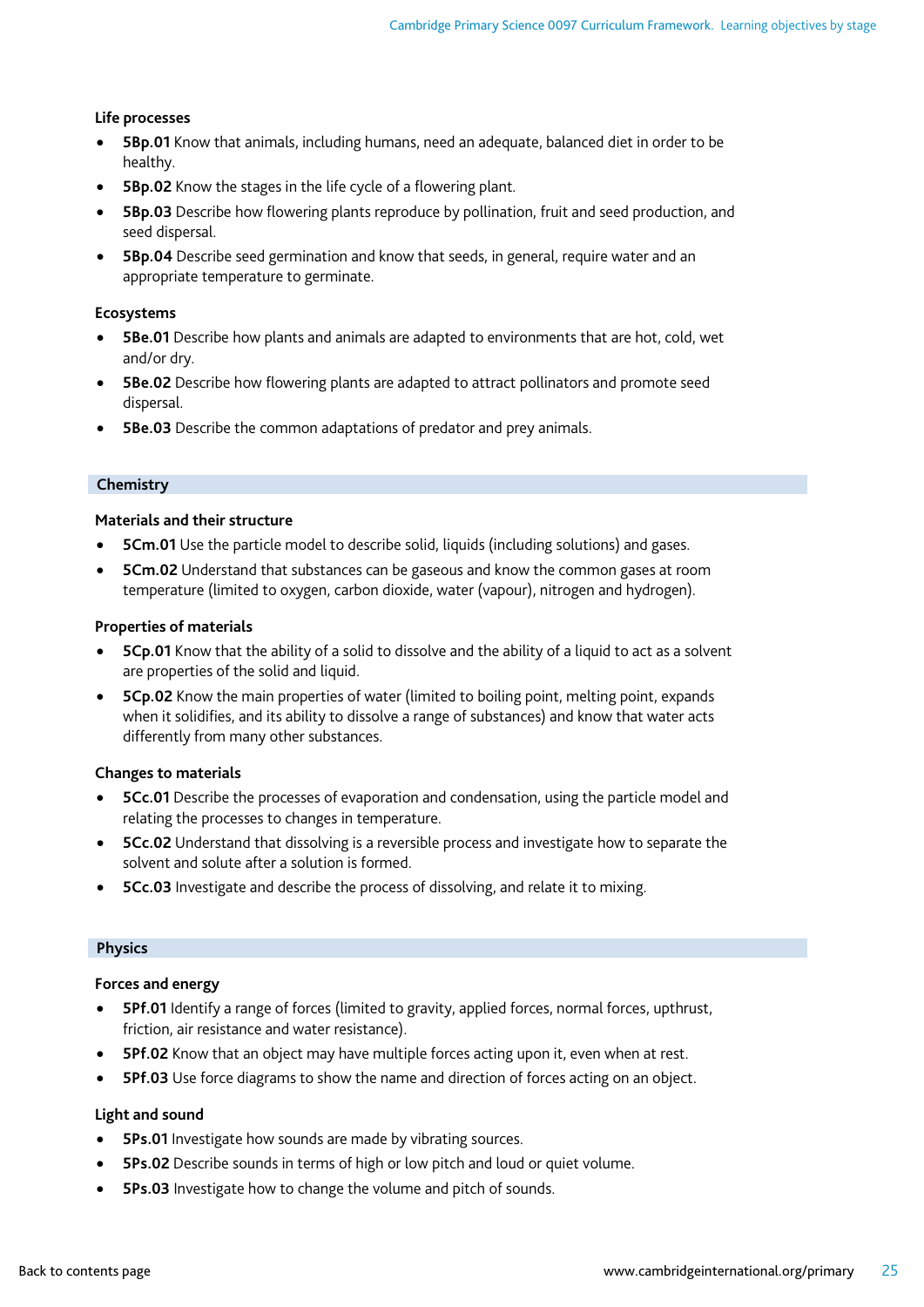#### **Electricity and magnetism**

- **5Pe.01** Know the difference between a magnet and a magnetic material.
- **5Pe.02** Know that forces act over a distance between magnets, and between a magnet and a magnetic material.
- **5Pe.03** Know that magnets can have different magnetic strengths.

#### **Earth and Space**

#### **Planet Earth**

- **5ESp.01** Know that the Earth is surrounded by a layer of air called the atmosphere, which is a mixture of different gases (including nitrogen, carbon dioxide and oxygen).
- **5ESp.02** Understand that most water on Earth is not pure and has dissolved substances in it.
- **5ESp.03** Understand that pollution is the introduction of substances by humans that harm the environment and identify examples of pollution.

#### **Cycles on Earth**

• **5ESc.01** Describe the water cycle (limited to evaporation, condensation and precipitation).

#### **Earth in space**

- **5ESs.01** Describe the orbit of the Earth around the Sun (limited to slight ellipse, anticlockwise direction and the duration).
- **5ESs.02** Describe how the tilt of the Earth can create different seasons in different places.
- **5ESs.03** Know that a satellite is an object in space that orbits a larger object and a moon is a natural satellite that orbits a planet.

#### **Science in Context**

- **5SIC.01** Describe how scientific knowledge and understanding changes over time through the use of evidence gained by enquiry.
- **5SIC.02** Describe how science is used in their local area.
- **5SIC.03** Use science to support points when discussing issues, situations or actions.
- **5SIC.04** Identify people who use science, including professionally, in their area and describe how they use science.
- **5SIC.05** Discuss how the use of science and technology can have positive and negative environmental effects on their local area.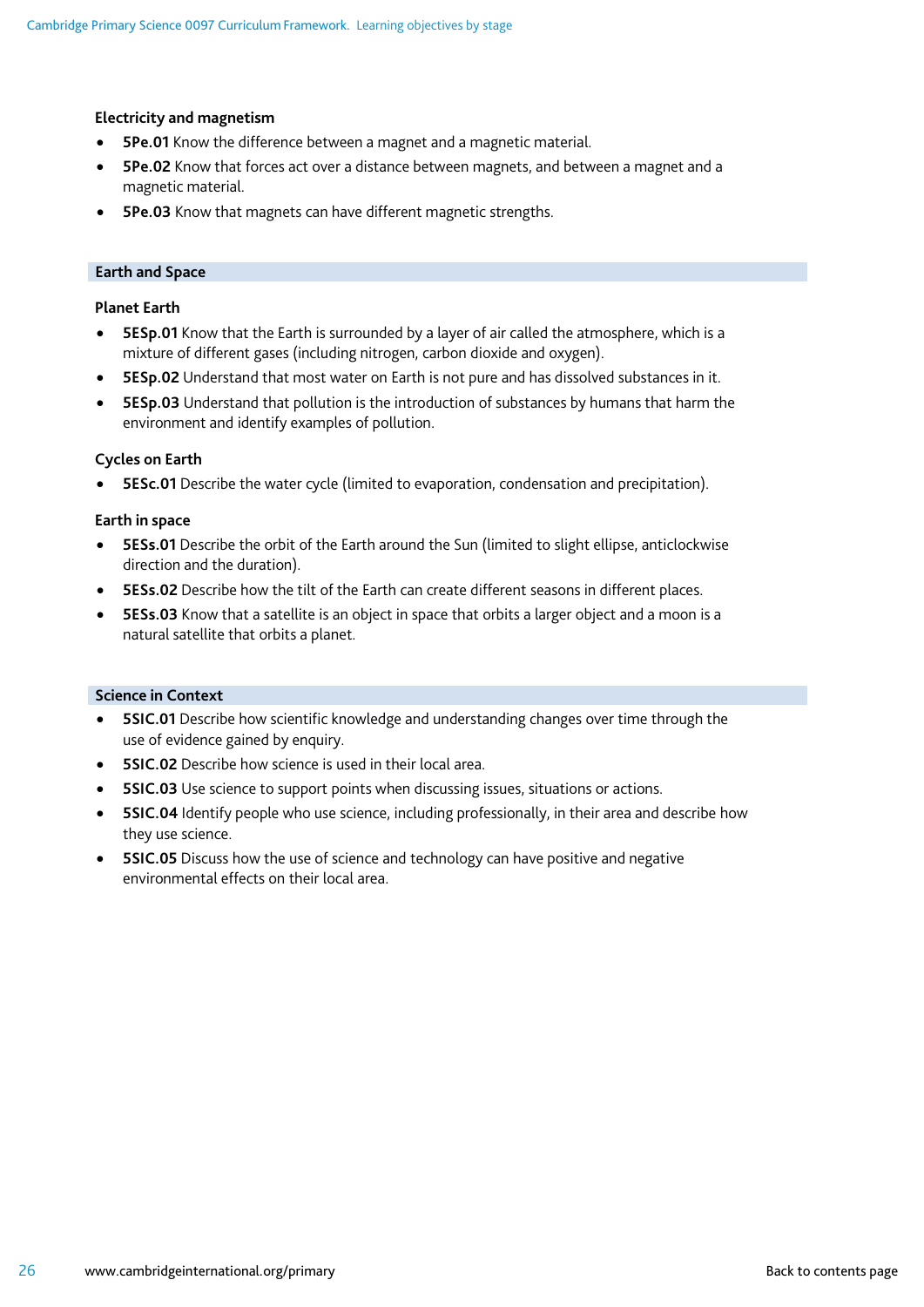### <span id="page-26-0"></span>Stage 6

#### **Thinking and Working Scientifically**

#### **Models and representations**

- **6TWSm.01** Describe how a model can help us understand and describe scientific phenomena and ideas.
- **6TWSm.02** Use models, including diagrams, to represent and describe scientific phenomena and ideas.

#### **Scientific enquiry: purpose and planning**

- **6TWSp.01** Ask scientific questions and select appropriate scientific enquiries to use.
- **6TWSp.02** Know the features of the five main types of scientific enquiry.
- **6TWSp.03** Make predictions, referring to relevant scientific knowledge and understanding within familiar and unfamiliar contexts.
- **6TWSp.04** Plan fair test investigations, identifying the independent, dependent and control variables.
- **6TWSp.05** Describe risks when planning practical work and consider how to minimise them.

#### **Carrying out scientific enquiry**

- **6TWSc.01** Sort, group and classify objects, materials and living things through testing, observation and using secondary information.
- **6TWSc.02** Complete a key based on easily observed differences.
- **6TWSc.03** Choose equipment to carry out an investigation and use it appropriately.
- **6TWSc.04** Decide when observations and measurements need to be repeated to give more reliable data.
- **6TWSc.05** Take appropriately accurate measurements.
- **6TWSc.06** Carry out practical work safely.
- **6TWSc.07** Use a range of secondary information sources to research and select relevant evidence to answer questions.
- **6TWSc.08** Collect and record observations and/or measurements in tables and diagrams appropriate to the type of scientific enquiry.

#### **Scientific enquiry: analysis, evaluation and conclusions**

- **6TWSa.01** Describe the accuracy of predictions, based on results.
- **6TWSa.02** Describe patterns in results, including identifying any anomalous results.
- **6TWSa.03** Make a conclusion from results informed by scientific understanding.
- **6TWSa.04** Suggest how an investigation could be improved and explain any proposed changes.
- **6TWSa.05** Present and interpret results using tables, bar charts, dot plots, line graphs and scatter graphs.

#### **Biology**

#### **Structure and function**

- **6Bs.01** Describe the human circulatory system in terms of the heart pumping blood through arteries, capillaries and veins, describe its function (limited to transporting oxygen, nutrients and waste) and know that many vertebrates have a similar circulatory system.
- **6Bs.02** Describe the human respiratory system in terms of oxygen from the air moving into the blood in the lungs and know that many vertebrates have a similar respiratory system.
- **6Bs.03** Name the parts of the human reproductive system.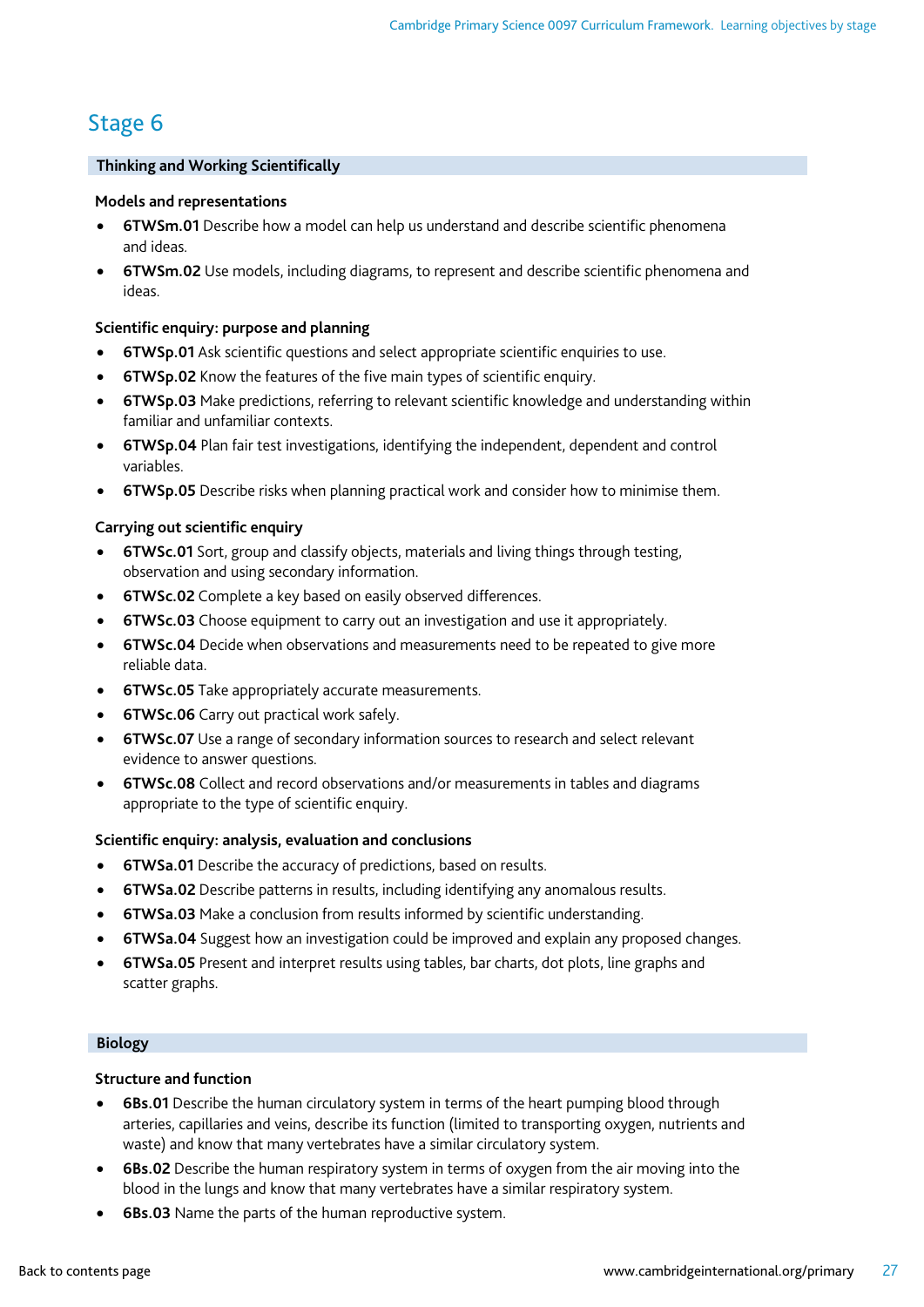#### **Life processes**

- **6Bp.01** Describe the physical changes that take place during puberty in humans.
- **6Bp.02** Know that some diseases can be caused by infection with viruses, bacteria, parasites or fungi that can be passed from one host to another.
- **6Bp.03** Describe how good hygiene can control the spread of diseases transmitted in water, food and body fluids, and describe ways to avoid being bitten by insect vectors.
- **6Bp.04** Know that humans have defence mechanisms against infectious diseases, including skin, stomach acid and mucus.

#### **Ecosystems**

- **6Be.01** Interpret food webs and identify food chains within them.
- **6Be.02** Know that some substances can be toxic and damage living things, and that these substances can move through a food chain/web.
- **6Be.03** Identify the energy source of a food chain/web and describe how energy is transferred through a food chain/web.

#### **Chemistry**

#### **Properties of materials**

- **6Cp.01** Know that the temperature at which a substance changes state is a property of the substance.
- **6Cp.02** Know that gases have properties, including mass.
- **6Cp.03** Understand that electrical conductivity and thermal conductivity are properties of a substance.

#### **Changes to materials**

- **6Cc.01** Identify and describe physical changes that are reversible.
- **6Cc.02** Describe how temperature affects solids dissolving in liquids and relate it to the particle model.
- **6Cc.03** Describe the difference between boiling and evaporation.
- **6Cc.04** Understand that chemical reactions involve substances, called reactants, interacting to form new substances, called products.
- **6Cc.05** Observe and describe the evidence that a chemical reaction has taken place (limited to a gas being produced, colour change and change in temperature).

#### **Physics**

#### **Forces and energy**

- **6Pf.01** Describe the difference between mass, measured in kilograms (kg), and weight, measured in newtons (N)
- **6Pf.02** Describe the effect of gravity and know that when gravity changes, the weight of an object changes but the mass does not.
- **6Pf.03** Use force diagrams to show the name, size and direction of forces acting on an object.
- **6Pf.04** Describe the effect of different forces on an object at rest and in motion.
- **6Pf.05** Recognise that the mass and shape of an object can affect if it floats or sinks.

#### **Light and sound**

- **6Ps.01** Describe how a ray of light changes direction when it is reflected from a plane mirror.
- **6Ps.02** Describe how a ray of light changes direction when it travels through different mediums and know that this is called refraction.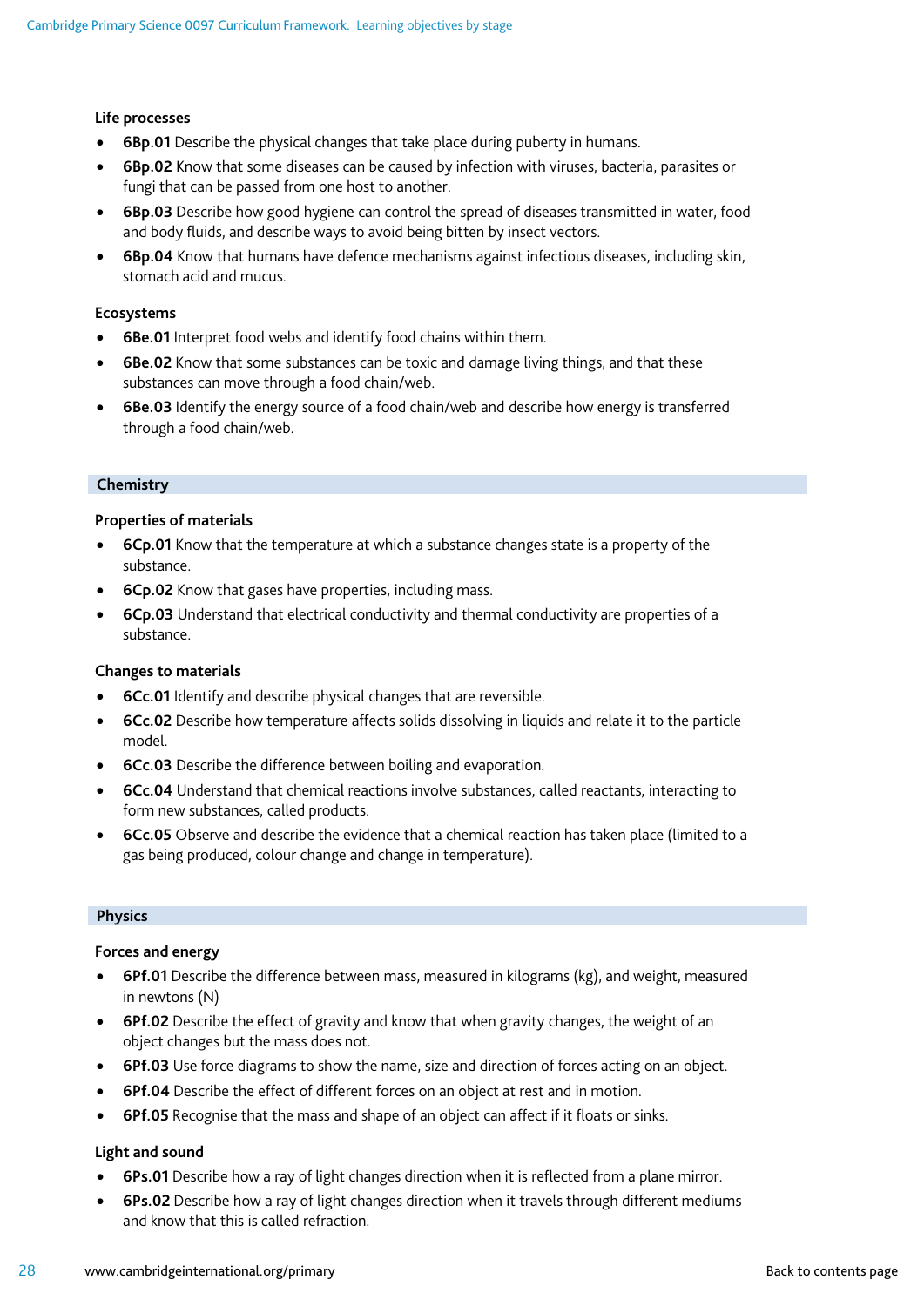#### **Electricity and magnetism**

- **6Pe.01** Use diagrams and conventional symbols to represent, make and compare circuits that include cells, switches, lamps and buzzers.
- **6Pe.02** Make simple circuits and compare the brightness of lamps in series and parallel circuits.

#### **Earth and Space**

#### **Planet Earth**

- **6ESp.01** Know that rocks can be classified as metamorphic, igneous and sedimentary, and describe the identifying features of each type of rock.
- **6ESp.02** Describe the way fossils can form in sedimentary rocks.
- **6ESp.03** Know that there are different types of soils and they can be classified based on their clay, sand and organic content.
- **6ESp.04** Know that soil composition can change, which can support, or hinder, plant growth.

#### **Cycles on Earth**

• **6ESc.01** Describe the rock cycle and the formation of metamorphic, igneous and sedimentary rocks in terms of solidification, erosion, sedimentation, burial, metamorphism and melting.

#### **Earth in space**

- **6ESs.01** Describe the relative position and movement of the planets, the Moon and the Sun in the Solar System.
- **6ESs.02** Observe and describe the changes in the appearance of the Moon over its monthly cycle.

#### **Science in Context**

- **6SIC.01** Describe how scientific knowledge and understanding changes over time through the use of evidence gained by enquiry.
- **6SIC.02** Describe how science is used in their local area.
- **6SIC.03** Use science to support points when discussing issues, situations or actions.
- **6SIC.04** Identify people who use science, including professionally, in their area and describe how they use science.
- **6SIC.05** Discuss how the use of science and technology can have positive and negative environmental effects on their local area.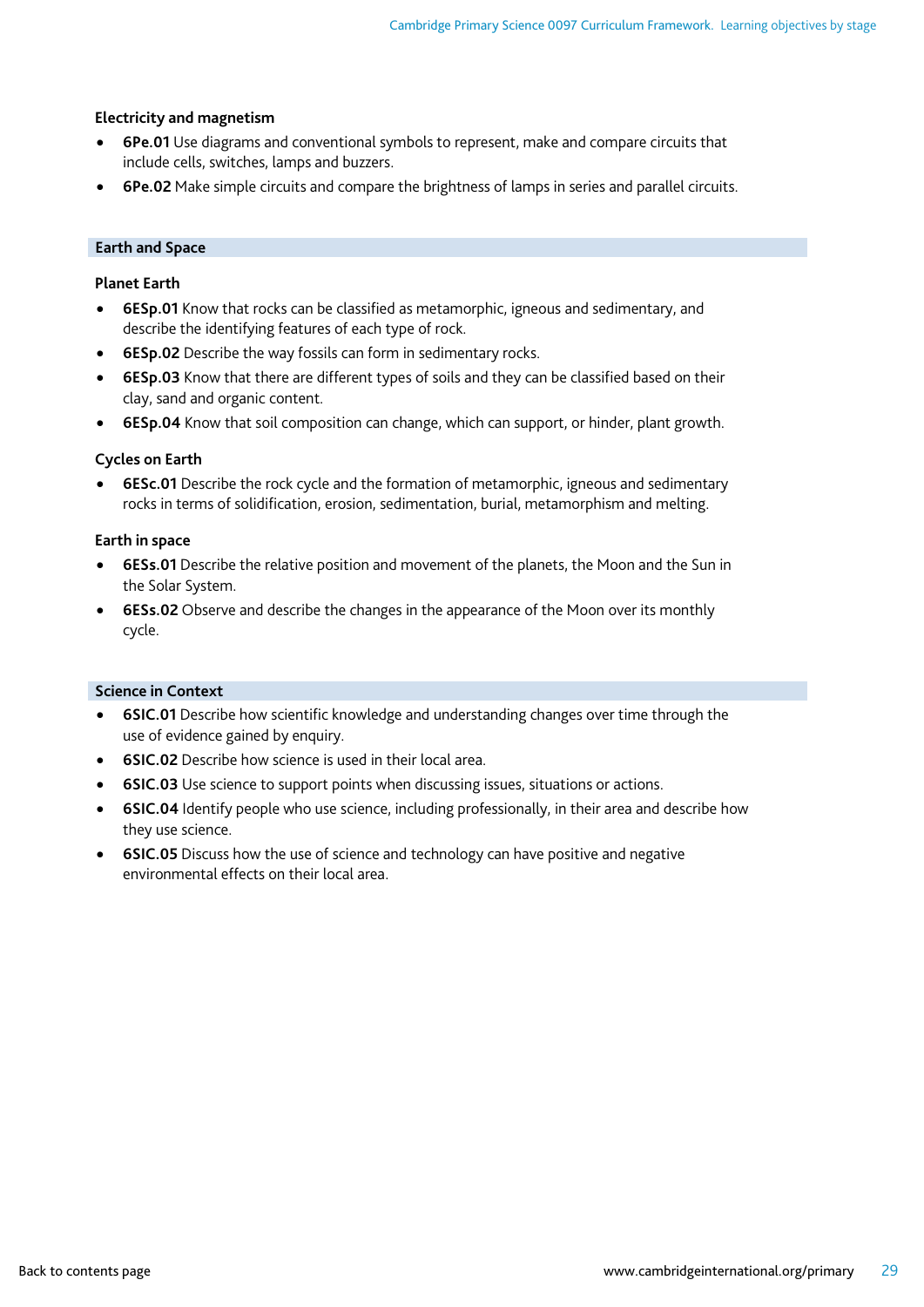### <span id="page-29-0"></span>**4 Glossary**

This glossary is provided to support your understanding of the content of this *Curriculum Framework*. The definitions are intended to be sufficient to guide an informed reader.

**Diagram** – a scientific representation of a concept, experiment or observation.

**Experiment** – a specific procedure carried out to support, disprove or validate a scientific prediction. Experiments are often part of a wider investigation but not always.

**Investigation** – a method of acquiring scientific knowledge based on a starting question. A scientific investigation often involves experiments but not always, e.g. using secondary sources of information to carry out a literature review.

**Learning objective** – statements from the *Curriculum Framework* of the expectations of knowledge, understanding and skills that learners will develop; they provide a structure for teaching and learning, and a reference against which to check learners' ability and skills development.

**Material** – a type of substance or common mixture of substances. For example, wood is a material, although it is made of a mixture of substances. Metal is often a material type, although there are many metals.

**Mixture** – a sample which contains more than one substance or material.

**Model** – demonstrate scientific understanding of a concept through the use of a scientific model. For example, making a paper skeleton models a human skeleton and how the different bones are arranged. Drawing multiple diagrams of particles in a solid demonstrates understanding of how particles in a solid behave.

**Object** – a visible and tangible item composed of one or more materials and/or substances.

**Representation** – a way of showing scientific understanding of phenomena by means of diagrams, equations (word or symbol) or other models.

**Scheme of Work** – support materials for each stage of Cambridge Primary Science. Each *Scheme of Work* contains a suggested long-term plan, a medium-term plan with suggested activities and sample short-term (lesson) plans.

**Strand** – a collection of learning objectives in the *Curriculum Framework* that forms an area of learning.

**Substance** – matter which is composed of a single thing. For example, oxygen is a substance, but air is a mixture. Iron is a substance, but steel is made of iron mixed with other substances; steel is therefore a material and not a single substance.

**Teacher Guide** – the document providing support in using the *Curriculum Framework* to plan and deliver lessons using effective teaching and learning approaches.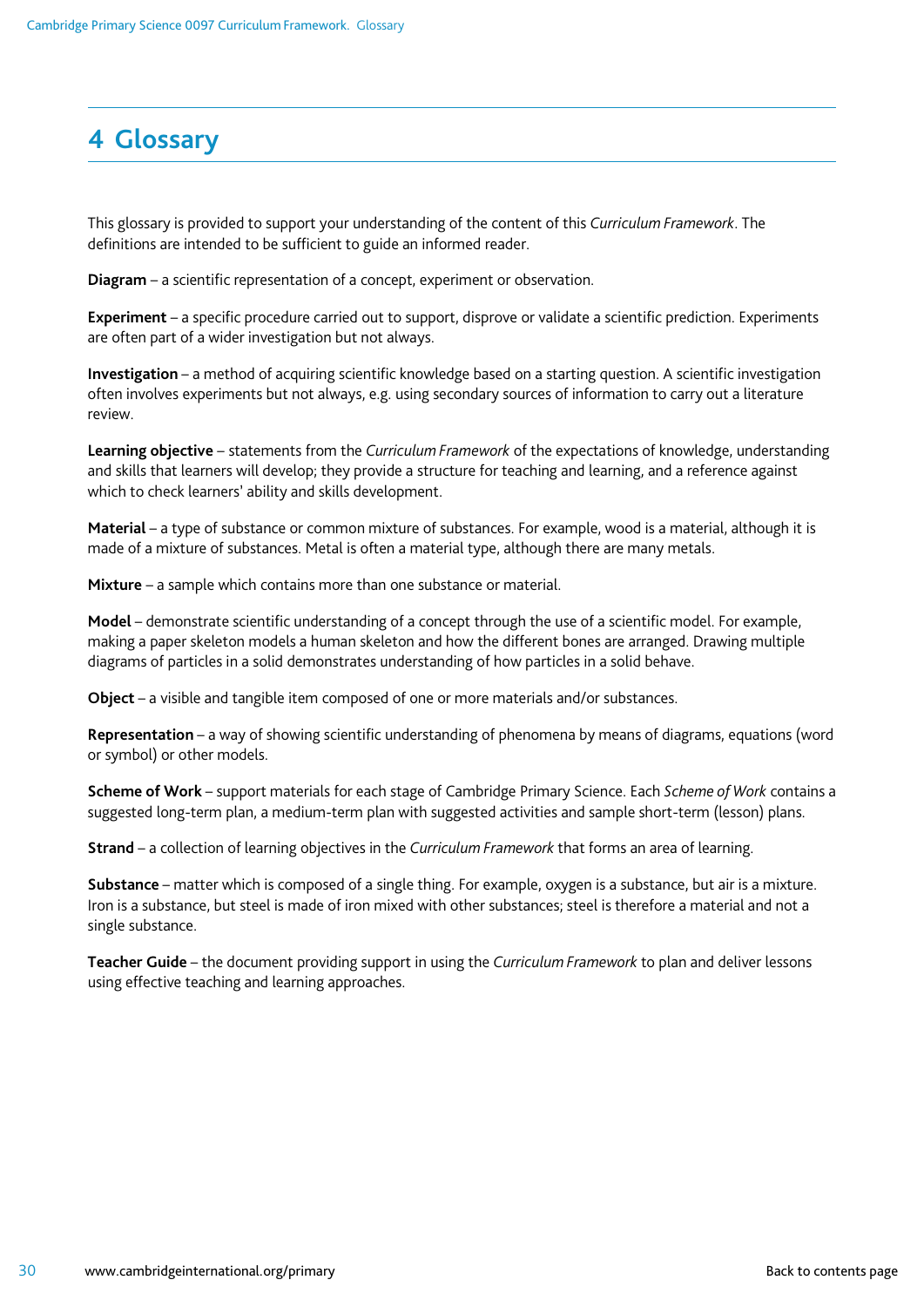# <span id="page-30-0"></span>**5 Appendix**

#### **Electrical symbols**

Learners are expected to be able to recall and use the standard electrical symbols listed below.

| Battery of cells | $\longrightarrow$ ----  ---- | Junction of<br>conductors |  |
|------------------|------------------------------|---------------------------|--|
| Buzzer           |                              | Lamp                      |  |
| Cell             | ľ                            | Open Switch               |  |
| Closed Switch    |                              | Wire                      |  |

#### **Units for physical quantities**

By the end of Stage 6, learners should be familiar with the following multiplies: m milli, c centi, k kilo and be able to give the units of measurement for the following physical quantities:

| Quantity                                   | <b>Expected units</b>                   |
|--------------------------------------------|-----------------------------------------|
| Length (used for length, height and width) | mm, cm, m, km                           |
| Area                                       | cm <sup>2</sup> , $m^2$                 |
| Volume                                     | ml, l, cm <sup>3</sup> , m <sup>3</sup> |
| Weight                                     | N                                       |
| <b>Mass</b>                                | g, kg                                   |
| <b>Time</b>                                | s, min, h                               |
| Force                                      | N                                       |
| Gravity                                    | N/kg                                    |
| <b>Temperature</b>                         | $^{\circ}$ C                            |

When using units of measurement in science ensure the ones used have been taught in mathematics before application in science by cross-referencing with either the Cambridge Primary Mathematics curriculum or your own school Mathematics curriculum.

Where units are specific to science, e.g. newtons, ensure time is given to introduce learners to these units when they are first taught.